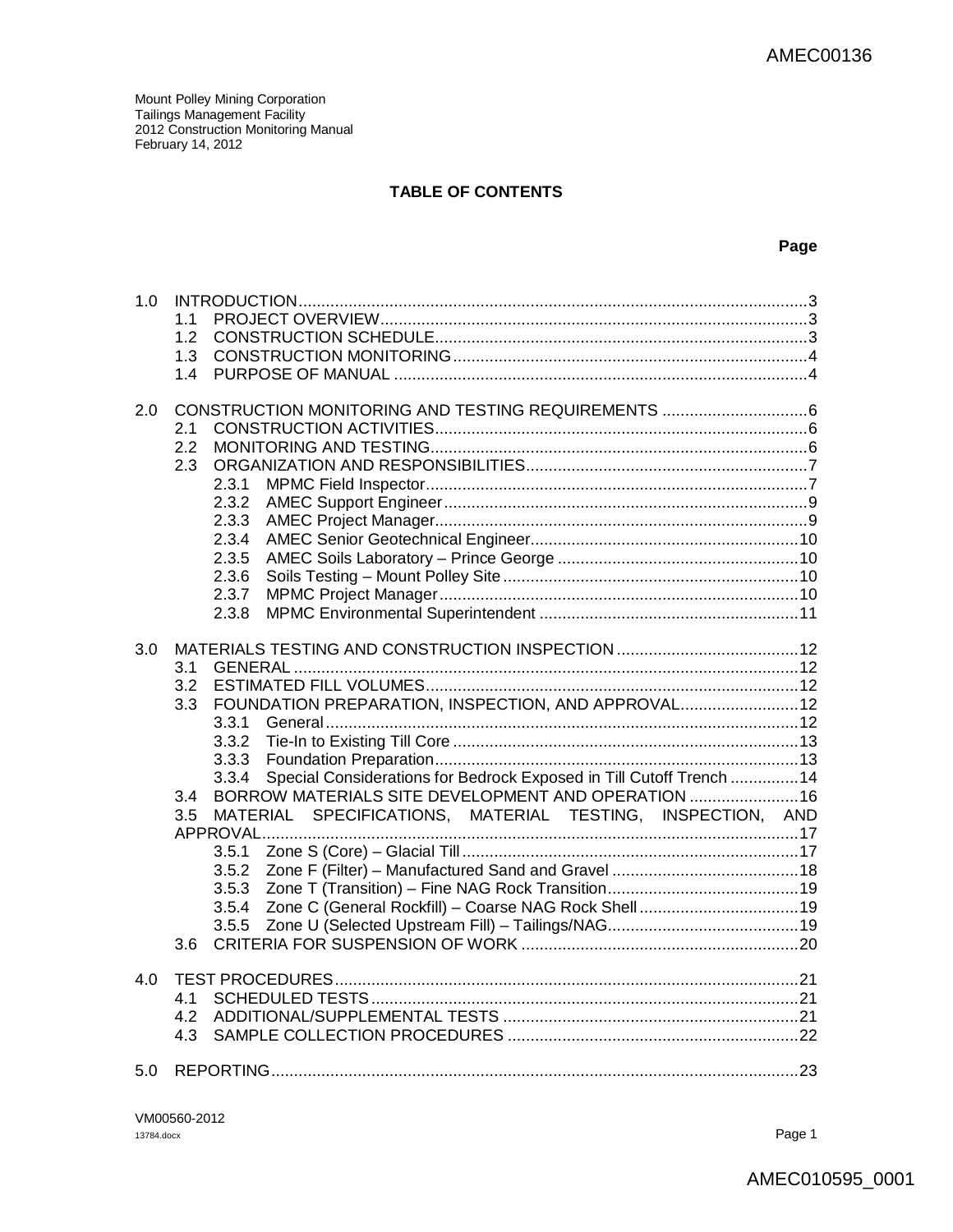#### **TABLE OF CONTENTS**

#### **LIST OF FIGURES**

| Figure 2.1 |  |
|------------|--|
|            |  |

#### **LIST OF TABLES**

| Table 2.1 |                                                          |  |
|-----------|----------------------------------------------------------|--|
| Table 3.1 | Stage 8 Expansion (El. 963.5 m) Estimated Fill Volumes12 |  |
| Table 3.2 |                                                          |  |

#### **LIST OF APPENDICES**

APPENDIX A - STABILITY ANALYSIS

APPENDIX B - SAMPLE DAILY CONSTRUCTION REPORT

APPENDIX C - ASTM TEST STANDARDS

#### **LIST OF DRAWINGS**

| Drawing 2012.01 | Stage 8 Tailings Embankment General Site Plan   |
|-----------------|-------------------------------------------------|
| Drawing 2012.02 | Stage 8 Tailings Embankment Plan View           |
| Drawing 2013.03 | <b>Stage 8 Fill Material Specifications</b>     |
| Drawing 2013.04 | Stage 8 Main Embankment 2012 Planned Raise      |
| Drawing 2012.05 | Stage 8 Perimeter Embankment 2012 Planned Raise |
| Drawing 2012.06 | Stage 8 South Embankment 2021 Planned Raise     |
| Drawing 2012.07 | Stage 8 Abutment Foundation Preparation         |

VM00560-2012 13784.docx Page 2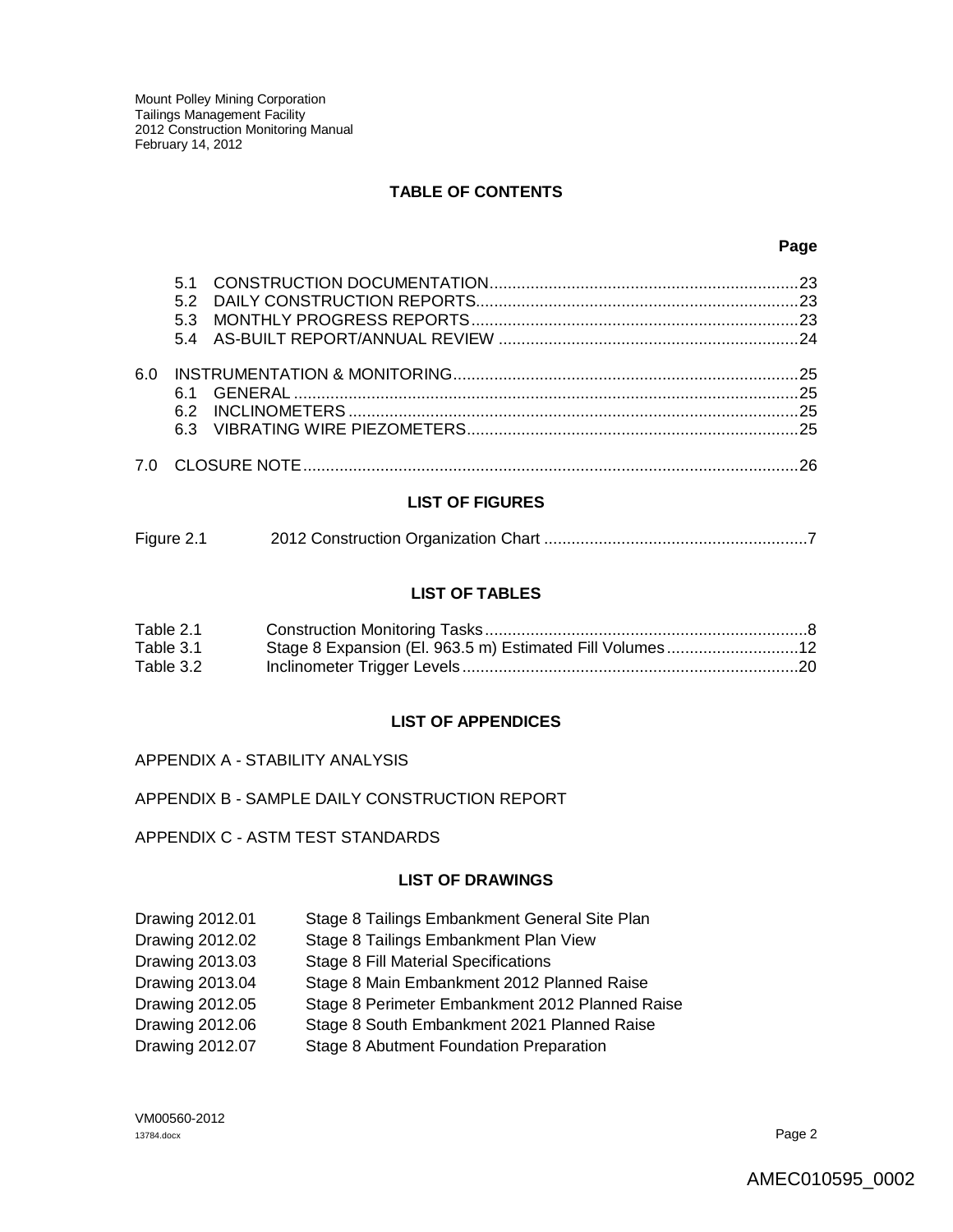### **1.0 INTRODUCTION**

### **1.1 Project Overview**

Mount Polley copper and mine is owned by Imperial Metals Corporation and operated by Mount Polley Mining Corporation (MPMC). The site is located 56 km northeast of Williams Lake, British Columbia. The Mount Polley mine began production in 1997 and operated until October 2001, when operations were suspended for economic reasons. In March 2005 the mine restarted production and has been in continuous operation since. Currently, mill throughput is approximately 20,000 tpd. Tailings are deposited as slurry into the tailings storage facility (TSF). The TSF is comprised of one overall embankment that is approximately 4.2k m in length. The embankment, based upon original separate embankments, is subdivided into three (3) sections; referred to as the Main Embankment, Perimeter Embankment and South Embankment. Heights vary along the embankment and are approximately 48 m, 30 m, and 20 m respectively (based upon the Main, Perimeter and South nomenclature). The design and construction monitoring of the TSF embankments through 2010 was completed under the direction of Knight Piésold Limited (KP). AMEC Earth and Environmental now known as AMEC Environment & Infrastructure, a division AMEC Americas (AMEC) assumed the role of engineer of record for the TSF embankment as of 28 January 2011. The overall embankment has incorporated a staged expansion design utilizing a modified centerline construction methodology. The latest expansion was completed in September 2011, which entailed approximate 2.1 m embankment raise to a crest elevation of 960.1m.

The next expansion, to an elevation of 963.5 m, is planned for 2012 construction season. AMEC understands that planned 2012 raise falls under the existing permit that allows the embankment to be constructed to an elevation of 965.0 m. To check the stability of the proposed 2012 expansion a slope stability analysis of the embankment was performed.

### **1.2 Construction Schedule**

The optimal construction season for placement of moisture-sensitive till core material at the Mount Polley Project site typically falls between May and September. The 2012 Stage 8 Embankment raise (3.4 m to crest El. 963.5 m) is targeted for completion by the end of September 2012.

For the 2012 construction season, as per 2011 construction season, MPMC will use a contractor to carry out the majority of earthworks associated with the annual raise. Haulage of waste rock and cell construction using tailings will be performed by MPMC.

In addition, MPMC or the contractor will prepare abutment foundations to the full extent of the current ultimate embankment (970.0m) and place the specified blanket materials.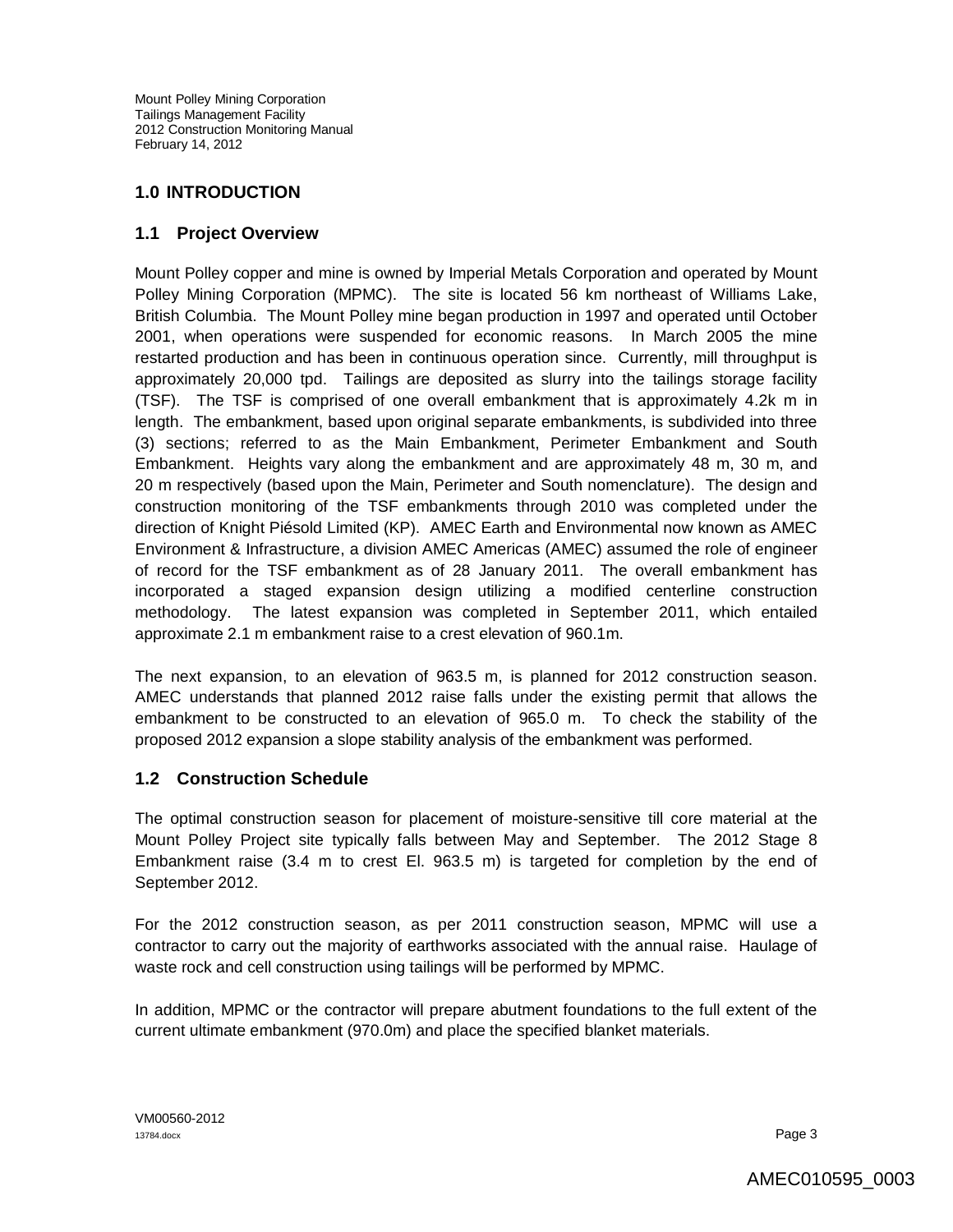# **1.3 Construction Monitoring**

The level of construction monitoring and QA/QC performed in previous years is to be continued. In 2011 MPMC undertook a greater role and responsibility in this regard. Specifically, MPMC engaged its own engineers, technicians, and summer students to provide full-time construction monitoring and field inspection during the construction of the embankment. AMEC provided support as required, which include regular site visits, particularly during key phases of the construction. Overall this arrangement was deemed to be successful however minor modifications to the 2011 construction monitoring program will be implemented for 2012. AMEC understands that for the 2012 construction similar field inspections will be applied. Mr. Luke Moger of MPMC will oversee the overall construction monitoring. The day to day monitoring, reporting and instrumentation readings will be the responsibility of the MPMC field inspectors, technicians, and coop students.

At the commencement of construction, AMEC will provide full-time supervision for approximately ten (10) days, to kick-off construction and to verify that proper construction methods are employed, material specifications are met and testing requirements and frequencies are understood and followed by MPMC personnel.

Once AMEC is satisfied that the design objectives are being met, and that MPMC field inspectors are fully trained and prepared to undertake the construction monitoring and reporting role with primarily remote support required by AMEC, AMEC will reduce monitoring presence to monthly visits (though actual timing will vary somewhat with visits timed for key construction activities such as foundation preparation and approval, and till core trench approval). To be successful, this arrangement will require MPMC field inspector, devoted full-time to the dam construction project, to have good support and cooperation from senior Mt. Polley personnel, and from the Mt. Polley construction team, along with regular technical support as needed from AMEC project personnel.

Todd Martin, Senior Geotechnical Engineer or Daryl Dufault, Project Manager, will visit the site during construction activities. The objective of this senior personnel visit will be to conduct an annual site-visit, and get a "look-ahead" so that any future upcoming issues can be proactively identified and resolved. This visit will also be used to ensure that a good working relationship is being maintained between AMEC and MPMC project personnel, which will be critical to AMEC having the requisite confidence to provide as-built report sign off following the end of each stage of the embankment raise.

### **1.4 Purpose of Manual**

AMEC has prepared this manual for use by MPMC's on-site personnel and for AMEC's engineering support personnel, who will maintain close communication with the site throughout the construction season and carry out periodic site visits as required.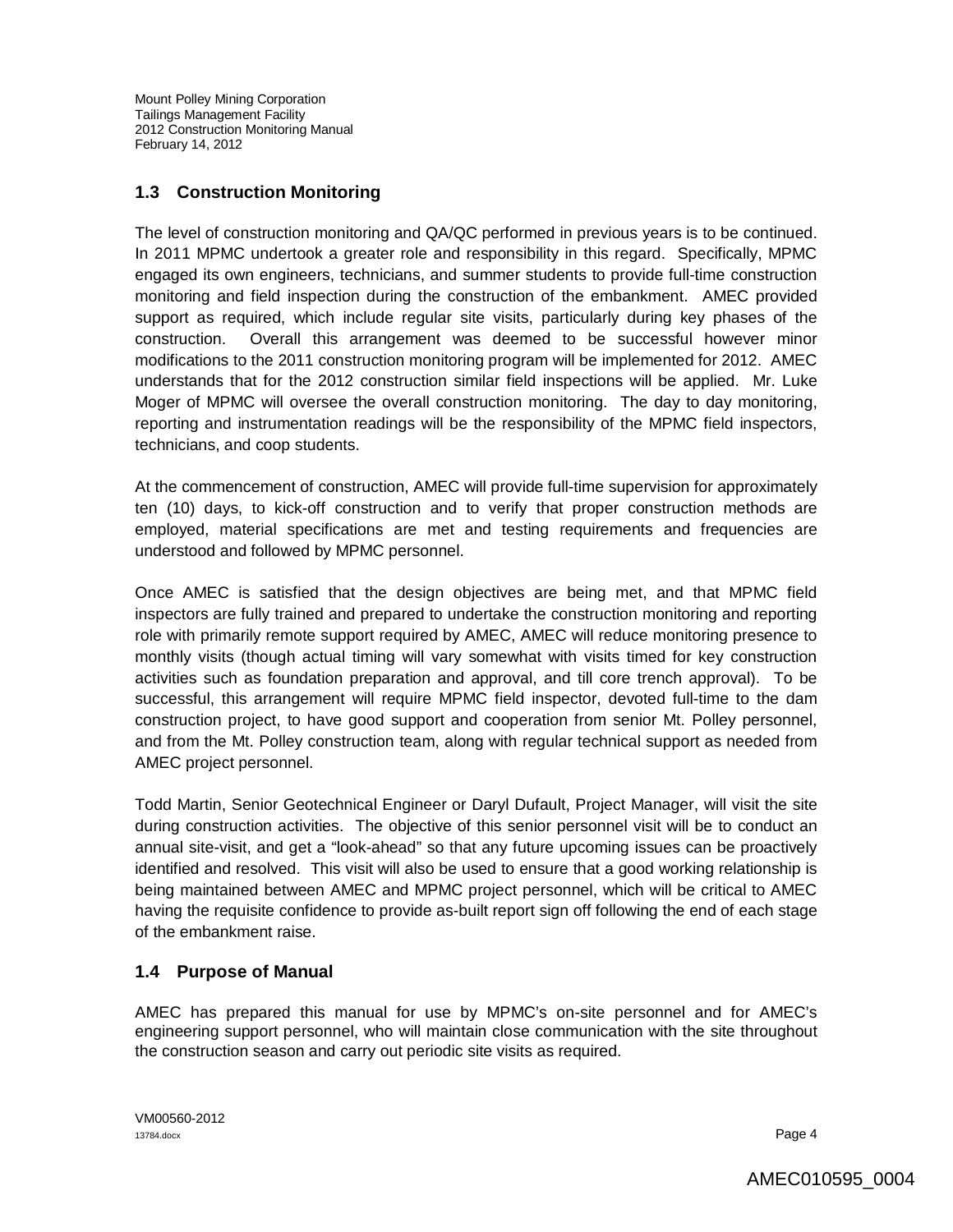The objectives of this manual are as follows:

- Summarize the annual construction plans.
- Detail the technical specifications for the dam construction as presented in the design drawings.
- Outline the requirements for monitoring and reporting of the dam construction.
- Present the proposed performance monitoring procedures and design criteria.
- Clearly define the roles and responsibilities of both MPMC and AMEC personnel associated with the 2012 embankment construction activities.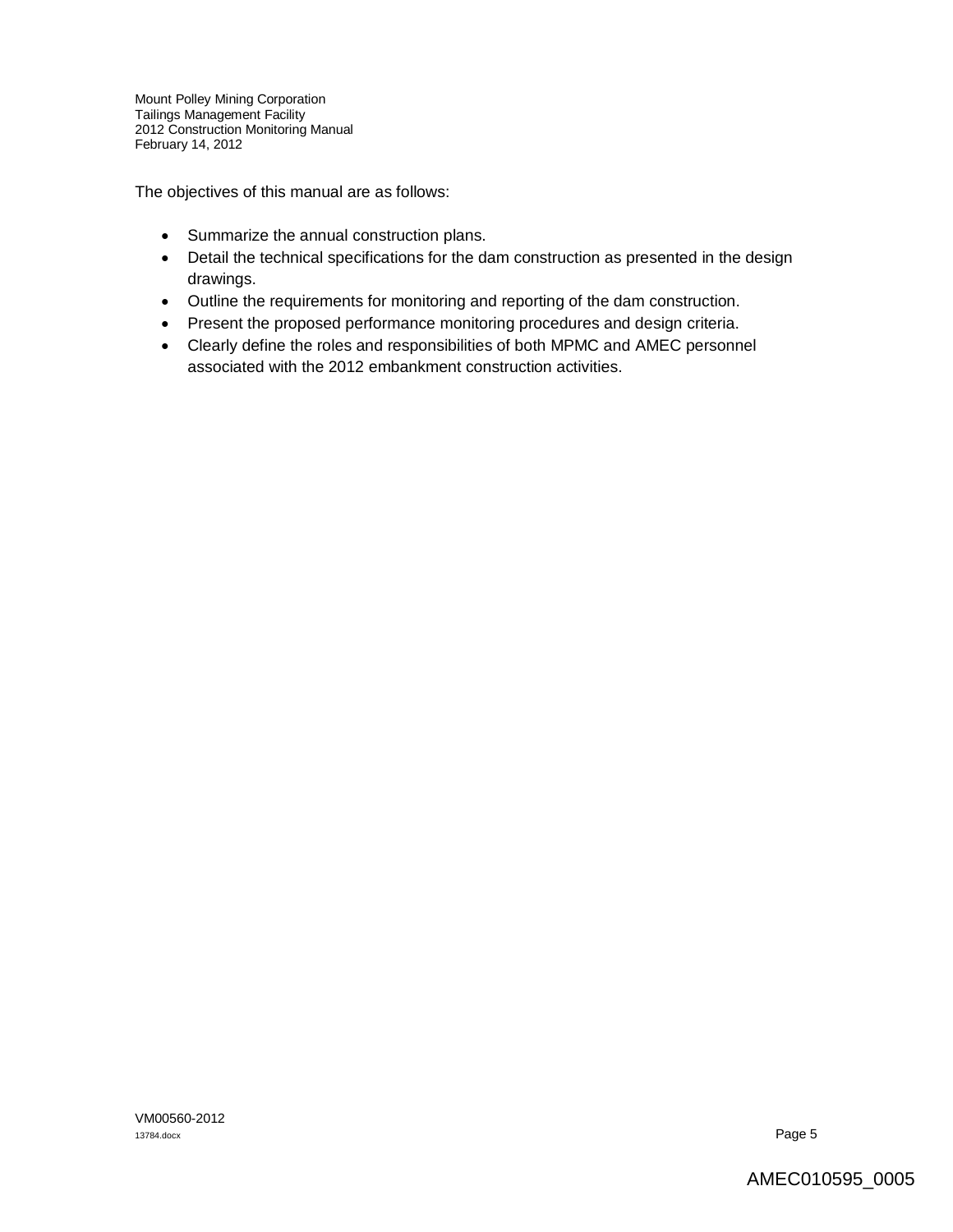### **2.0 CONSTRUCTION MONITORING AND TESTING REQUIREMENTS**

### **2.1 Construction Activities**

The 2012 construction of the TSF embankment will include the following activities:

- Foundation preparation of the abutments to an elevation of 970.0 m, including excavation of the cut-off trench.
- Development of glacial till borrow areas.
- Development of non-acid-generating (NAG) rock borrow areas (mine rock).
- Development of the sand and gravel borrow area or production of sand and gravel from mine waste rock via processing.
- Excavating, hauling, placing, and compacting acceptable structural fills and waste zones to raise the dam core and shell in accordance with design specifications.

The guidelines for quality control testing procedures outlined in this manual are to be observed during construction to satisfy and document that the dam is constructed in accordance with the design intent.

### **2.2 Monitoring and Testing**

The general monitoring and testing requirements for construction of the 2012 construction of the TSF embankment correspond to the construction activities outlined in Section 2.1; these general requirements are:

- Review and confirm that the prepared foundation areas are acceptable for support of structural fills.
- Review and confirm that the borrow materials are acceptable for use as structural fill.
- Monitor and test (where required) the placement and compaction of accepted structural fill.
- Monitor dam performance by reading and recording instruments in the dam(s) and preparing cumulative change and time plots of the results.
- Monitor drain performance by measuring flow and inspecting water quality

Construction monitoring of activities such as placement of structural fills and foundation preparation will proceed on a continuous basis. Schedules based on minimum test frequencies per unit volume of compacted structural fill will be followed for the various field and laboratory tests, with additional tests to be performed as required to reassess out-of-compliance results or at the discretion of AMEC.

The results of the monitoring and testing program will be reported to the appropriate parties (MPMC, AMEC) as they are obtained.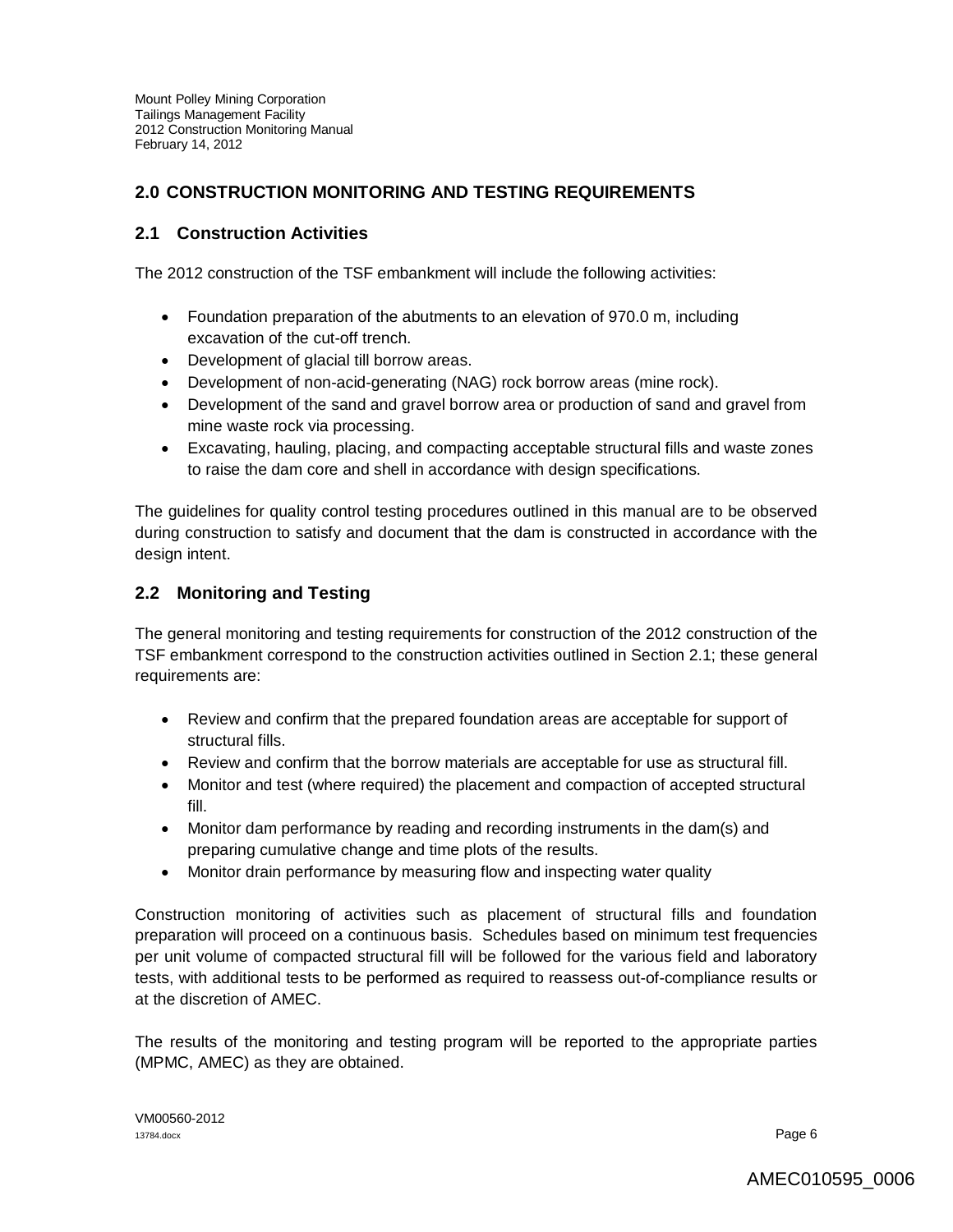### **2.3 Organization and Responsibilities**

Overall Figure 2.1 below outlines the overall organizational structure for Stage 8 TSF embankment construction, while the responsibilities are summarized in Table 2.1.



### **Figure 2.1 2012 Construction Organization Chart**

### **2.3.1 MPMC Field Inspector**

MPMC is to provide a full-time field inspector to monitor daily embankment expansion construction. The MPMC's field inspector is to have support and cooperation from the senior MPMC personnel and construction team.

The responsibilities of MPMC's field inspector will be as follows:

- Monitor and photograph daily construction activities related to TSF embankment.
- Set out construction limits, and verify lift thicknesses and zone widths.
- Prepare daily technical/activity reports. (See Appendix B).
- Conduct instrumentation readings on a regular basis and promptly report them to AMEC.
- Document and conduct compaction testing and visual and laboratory material testing as per specified.
- Report any non-compliance issues observed to AMEC and MPMC.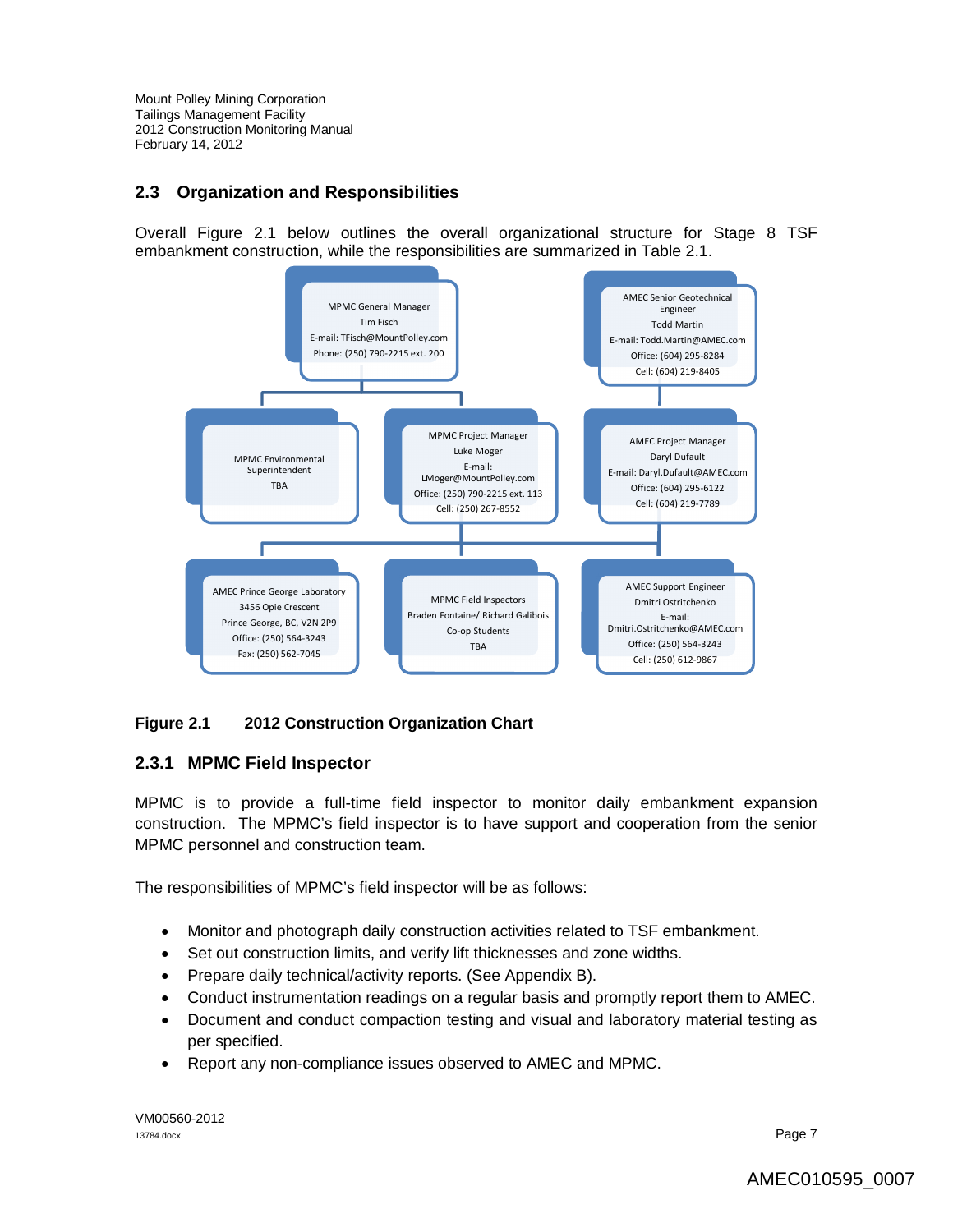VM00560-2012 13784.docx

# **Table 2.1 Construction Monitoring Tasks**

| No.        | <b>Tasks Description</b>                                                                                                                                                                            | <b>Responsibility</b> |
|------------|-----------------------------------------------------------------------------------------------------------------------------------------------------------------------------------------------------|-----------------------|
| 1.0        | <b>Foundation Preparation</b>                                                                                                                                                                       |                       |
| 1.1        | Abutment Extensions: Review of exposed soil and or rock conditions and confirmation that suitable dense, undisturbed,<br>native soil, or sound bedrock conditions are exposed for dam construction. | <b>AMEC</b>           |
| 1.2        | Core Trench Construction: Review of exposed soil and/or rock conditions, perform test pits as required to confirm the                                                                               |                       |
|            | thickness of glacial till over bedrock along the core trench alignment. Review of core trench excavation and                                                                                        | AMEC                  |
|            | confirmation of proper excavation slopes. Direct rock excavation and cleaning work as deemed necessary.                                                                                             |                       |
| 1.3<br>2.0 | Approval: Review the provided photos of the foundation preparation and provide approval.<br><b>Review of Borrow Areas and Materials</b>                                                             | <b>AMEC</b>           |
| 2.1        | <b>Glacial Till Borrow Pit:</b>                                                                                                                                                                     |                       |
|            | Review cut slopes.<br>٠                                                                                                                                                                             |                       |
|            | Collect samples of borrow material for testing to assess both suitability of materials and to evaluate the                                                                                          | <b>MPMC</b>           |
|            | Standard Proctor maximum dry density and optimum moisture content of the material.                                                                                                                  |                       |
| 2.2        | Report test results to AMEC and MPMC's Project Manager as they are obtained.<br>NAG Rock Source (Zone C):                                                                                           |                       |
|            | Review the selective borrowing / classification of material for the coarse NAG rockfill.<br>$\bullet$                                                                                               | <b>MPMC</b>           |
|            | Visual verification of the material for conformance to the gradation specifications.                                                                                                                |                       |
| 2.3        | Report observation to AMEC and MPMC's Project Manager as they are obtained.<br>NAG Rock Source (Zone T):                                                                                            |                       |
|            | Monitoring the selective borrowing/classification/processing of material for the fine NAG rock transition zone.<br>$\bullet$                                                                        |                       |
|            | Collect periodic samples for conformance to the gradation specifications.<br>$\bullet$                                                                                                              | <b>MPMC</b>           |
|            | Report observation to AMEC and MPMC's Project Manager as they are obtained.                                                                                                                         |                       |
| 2.4        | NAG Crushing Operation (Zone F):<br>Monitoring the filter sand and gravel crushing and decking operation.<br>$\bullet$                                                                              |                       |
|            | Collect periodic samples for conformance to the gradation specifications.                                                                                                                           | <b>MPMC</b>           |
|            | Report observation to AMEC and MPMC's Project Manager as they are obtained.                                                                                                                         |                       |
| 2.5        | <b>Materials Approval:</b>                                                                                                                                                                          |                       |
|            | Conduct Tests on collected samples.<br>$\bullet$<br>Approve the materials to be used during construction of the embankment.                                                                         | <b>AMEC</b>           |
| 3.0        | <b>Review of Structural Fill Placement</b>                                                                                                                                                          |                       |
| 3.1        | Zone S:                                                                                                                                                                                             |                       |
|            | Review and confirm that the locations of zone interfaces are in their correct locations.                                                                                                            |                       |
|            | Confirm the width of the core zone is sufficient.<br>$\bullet$<br>Test the placed and compacted Zone S structural fill for in-place density.<br>$\bullet$                                           | <b>MPMC</b>           |
|            | Collect samples for moisture content determinations and density (rock content) corrections.                                                                                                         |                       |
|            | Collect samples of fill for confirmation index testing.                                                                                                                                             |                       |
|            | Report observations and test results to AMEC and MPMC's Project Manager as they are obtained.<br>$\bullet$                                                                                          |                       |
| 3.2        | Zone C:<br>Review and confirm that the NAG rock is in conformance to the gradation specifications.<br>$\bullet$                                                                                     | <b>MPMC</b>           |
|            | Observe and confirm the compaction specification is followed.                                                                                                                                       |                       |
| 3.3        | Zone T:                                                                                                                                                                                             |                       |
|            | Review and confirm that the NAG transition zone rock is in conformance to the gradation specifications.<br>$\bullet$                                                                                |                       |
|            | Observe and confirm the compaction specification is followed.<br>$\bullet$<br>Collect samples for gradation analysis.<br>٠                                                                          | <b>MPMC</b>           |
|            | Report observations and test results to AMEC and MPMC's Project Manager as they are obtained.<br>$\bullet$                                                                                          |                       |
| 3.4        | Zone F:                                                                                                                                                                                             |                       |
|            | Review and confirm that the zone interfaces are in their correct locations.<br>$\bullet$<br>Confirm the width of the filter zone is sufficient.                                                     |                       |
|            | $\bullet$<br>Collect samples for gradation analysis.<br>٠                                                                                                                                           | <b>MPMC</b>           |
|            | Review and confirm that the crushed fine filter material is in conformance to the gradation specifications.<br>$\bullet$                                                                            |                       |
|            | Confirm via hand-excavated test pits that segregation of filter sand and gravel is not occurring.                                                                                                   |                       |
| 3.5        | Report observations and test results to AMEC and MPMC's Project Manager as they are obtained.<br>$\bullet$<br>Zone U:                                                                               |                       |
|            | Review and confirm that the zone interface is in the correct location.<br>$\bullet$                                                                                                                 |                       |
|            | Collect samples for gradation analysis.                                                                                                                                                             | <b>MPMC</b>           |
|            | Monitor material reworking to ensure proper distribution within the cell.                                                                                                                           |                       |
| 4.0        | Report observations and test results to AMEC and MPMC's Project Manager as they are obtained.<br><b>Dam Performance Monitoring</b>                                                                  |                       |
| 4.1        | Coordinate biweekly readings of vibrating wire piezometers and slope inclinometers during the construction. Submit the                                                                              |                       |
|            | raw data collected to AMEC for review.                                                                                                                                                              | <b>MPMC</b>           |
| 4.2        | Review submitted weekly readings, prepare associated graphs and analyze the collected data.                                                                                                         | <b>AMEC</b>           |
| 5.0        | Report monitoring results to AMEC and MPMC's Project Manager as they are obtained.<br><b>Construction Monitoring</b>                                                                                |                       |
| 5.1        | Daily meetings between MPMC's Field Inspectors and Contractor to establish and review daily construction plan,                                                                                      |                       |
|            | identify concerns, and discuss other relevant issues.                                                                                                                                               | <b>MPMC</b>           |
| 5.2        | Monthly meeting between MPMC's Field Inspector, Project Manager, AMEC Support Engineer and Contractor.                                                                                              | MPMC/AMEC             |
| 5.3<br>5.4 | Establish and confirm construction boundaries between various zones.                                                                                                                                | <b>MPMC</b>           |
| 6.0        | Addressing any concerns or out-of-compliance situations observed and recorded during construction.<br><b>Record Keeping</b>                                                                         | MPMC/AMEC             |
| 6.1        | Maintain daily construction site photographic record of construction activities.                                                                                                                    | <b>MPMC</b>           |
| 6.2        | Completing daily construction reports, and delivering a copy to MPMC's Mine Superintendent, and by email to AMEC's                                                                                  | <b>MPMC</b>           |
|            | Support Engineer.                                                                                                                                                                                   |                       |
| 6.3        | Completing monthly construction reports, with copies to MPMC's Project Manager and AMEC's Project Manager and<br>Senior Geotechnical Engineer.                                                      | AMEC                  |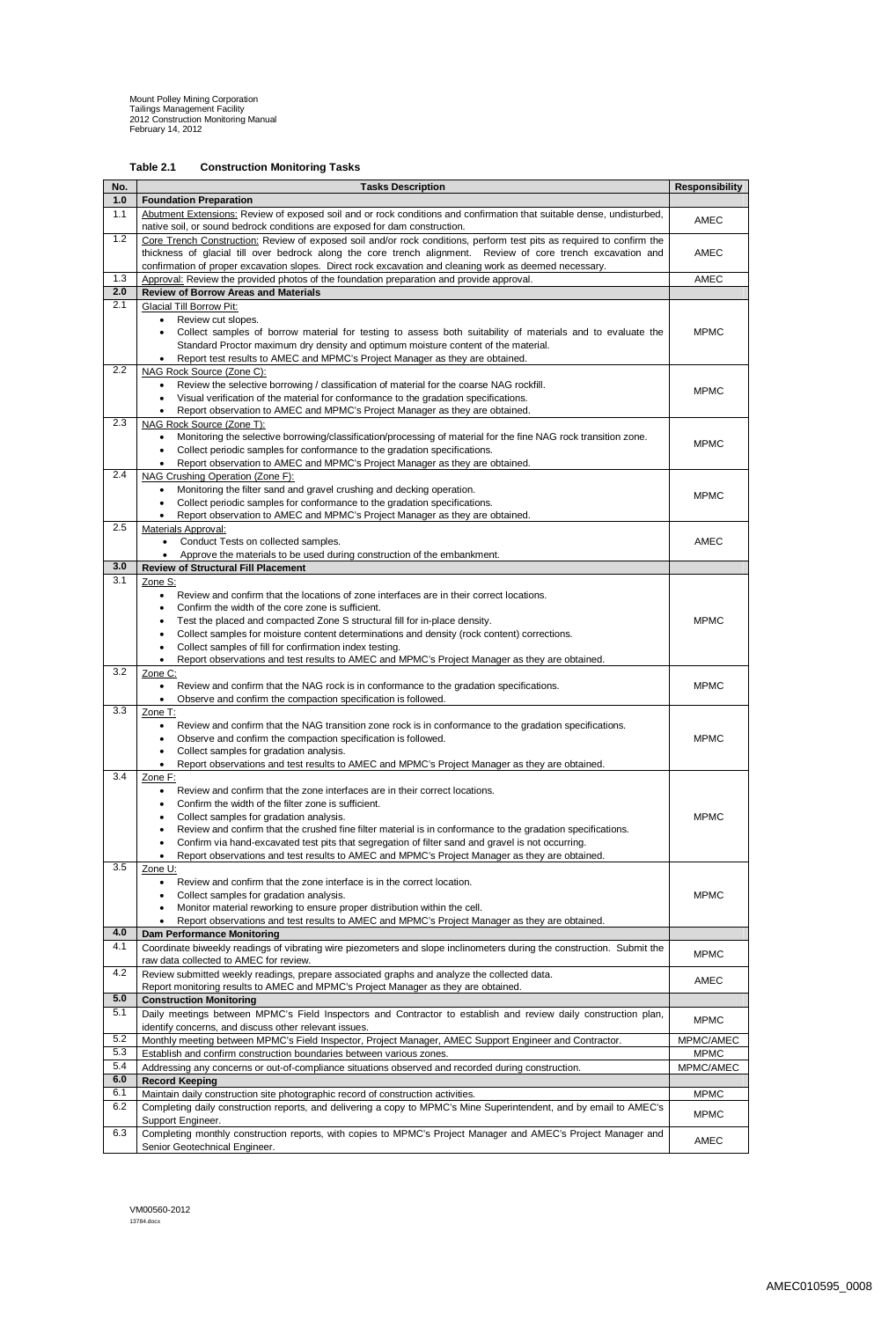# **2.3.2 AMEC Support Engineer**

The AMEC Support Engineer will provide full-time construction monitoring at the commencement of the Stage 8 construction. After the MPMC Field Inspector has achieved sufficient confidence and commensurate approval, the AMEC Support Engineer will provide primarily remote assistance by reviewing daily reports and instrumentation data as required. The AMEC Support Engineer will also conduct monthly site visits (actual frequency to be determined by site performance) to verify construction methods and specifications are being followed.

The responsibilities of the AMEC Support Engineer are as follows:

- Provide remote assistance to MPMC Field Inspector.
- Provide on-site assistance with inspection and approval of abutment preparation.
- Review daily construction reports, communicate and document any concerns arising from the review to AMEC's Project Manager and/or Senior Geotechnical Engineer.
- Review instrumentation reading plots provided by MPMC, and communicate any concerns to AMEC's Project Manager and/or Senior Geotechnical Engineer.
- Carry out monthly site visits to monitor construction progress and perform quality assurance testing.
- Prepare monthly progress reports summarizing construction activities, test results, and milestone achievements.
- Prepare site As-built/Annual Review Report.

#### **2.3.3 AMEC Project Manager**

AMEC's Project Manager will have overall responsibility for AMEC's role with upcoming and future dam raising projects. He will review all monthly construction progress reports and liaise with the AMEC Senior Geotechnical Engineer and MPMC's Project Manager to review any problems that may arise.

The AMEC Project Manager will also liaise with the AMEC Support Engineer and the MPMC's Project Manager (and through him MPMC's Field Inspector), and will make site visits as deemed necessary during construction. The exact timing and duration of the site visits will be determined in consultation with the MPMC Project Manager so that critical aspects of the construction can be viewed during these visits.

The responsibilities of AMEC's Project Manager will be as follows:

 Review monthly construction reports prepared by the AMEC Support Engineer and document and communicate any concerns arising from these reviews to MPMC's Project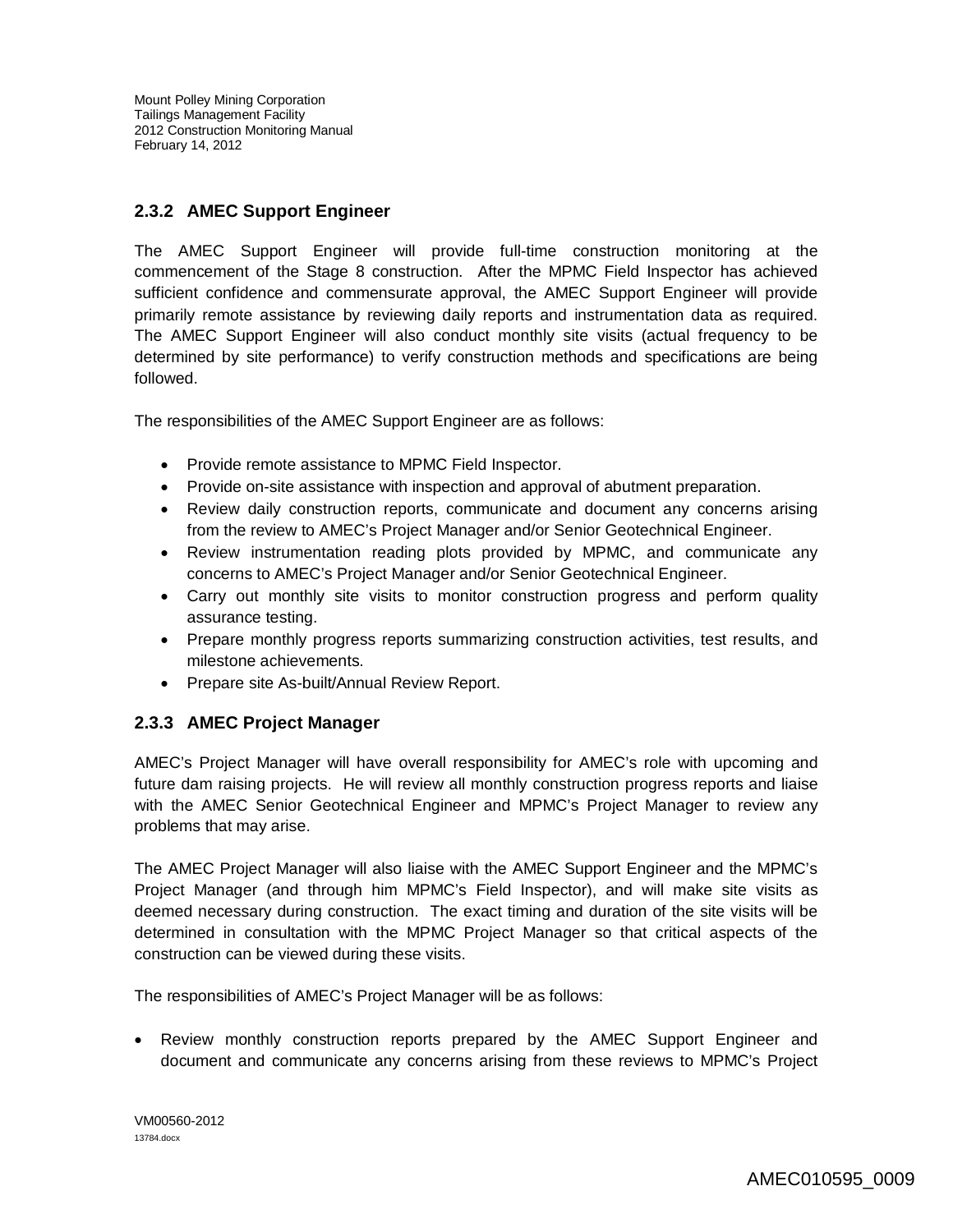Manager and AMEC's Senior Geotechnical Engineer.

- Review instrumentation interpretations and communication of any concerns to MPMC's Project Manager and AMEC's Senior Geotechnical Engineer.
- Review monthly progress reports prepared by the AMEC Support Engineer and document and communicate any concerns arising from these reviews to MPMC's Project Manager and AMEC's Senior Geotechnical Engineer.
- Carry out periodic site visits as appropriate during the construction season, timed to coincide with critical aspects of the construction.
- Identification, review, and approve any design changes determined to be required by AMEC and/or MPMC.

### **2.3.4 AMEC Senior Geotechnical Engineer**

AMEC's Senior Geotechnical Engineer will serve as the engineer of record for the Mount Polley TSF embankment. He will review monthly construction and instrumentation reports as required and review the As-built/Annual Review reports. AMEC's Senior Geotechnical Engineer is familiar with the site and will make site visits only if deemed necessary by the AMEC Project Manager or MPMC Project Manager.

### **2.3.5 AMEC Soils Laboratory – Prince George**

All off-site material testing will be carried out at the AMEC Prince George Laboratory. MPMC will be responsible for collection and shipment of samples as required. AMEC's laboratory technician will be responsible for carrying out the required testing and reporting of results to the AMEC Support Engineer who in turn will convey the results to MPMC.

### **2.3.6 Soils Testing – Mount Polley Site**

For the 2012 construction period AMEC will conduct the majority of material testing required to support the construction. The following tests will are required to be carried out by Mount Polley personnel at the Mount Polley on site lab:

- gradation analysis (3 tests per run) for Zone T and Zone F during production (D422-07)
- daily moisture content confirmatory testing (D2216-10) of Zone S.

All test results will be compiled by the MPMC Field Inspector or the MPMC laboratory staff, and are to be submitted to AMEC's Support Engineer along with the daily construction reports for review and approval.

### **2.3.7 MPMC Project Manager**

MPMC's Project Manager shall assume overall responsibility for MPMC construction management and MPMC supervision, monitoring, and quality control testing activities when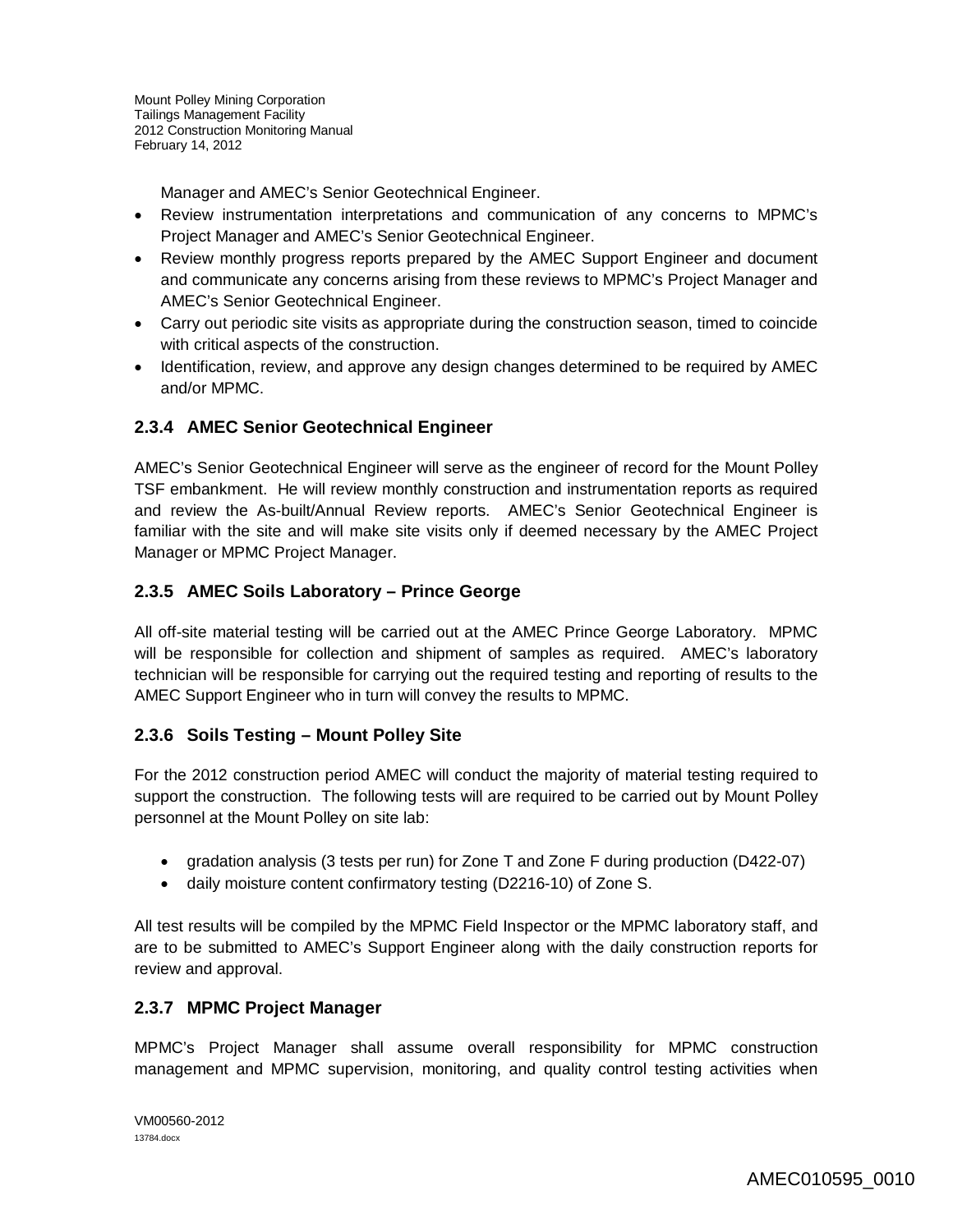AMEC is not on site. This person shall ensure that the design specifications and the QA/QC requirements as outlined in this manual are followed. In the absence of the MPMC Project Manager, the MPMC Technicians dedicated to the TSF embankment will take responsibility.

MPMC's Project Manager shall liaise with AMEC's Support Engineer, and AMEC's Project Manager to discuss construction progress, any problems encountered and their resolution, and the timing of site visits by AMEC personnel to view the construction.

The MPMC Project Manager will address any concerns raised by the Field Inspector/Support Engineer, including, but not limited to, the following:

- Placement of material unacceptable as dam fill.
- Unacceptable construction procedures (excessive lift thickness, inadequate compaction, inadequate foundation preparation, inadequate material testing etc.).
- Non-compliance issues identified by the AMEC Support Engineer and MPMC Field Inspector that are not immediately rectified by the construction forces, be they those of the contractors or MPMC.

### **2.3.8 MPMC Environmental Superintendent**

The MPMC Environmental Superintendent will address any concerns raised by the Field Inspector/Support Engineer as related to any potential environmental issues or concerns.

### **2.3.9 MPMC Survey Crew**

Survey control for the dam construction will be provided by MPMC. The MPMC surveyors will be responsible for the following tasks:

- Locating the centerline and cutoff trenches for the Dam as identified on the appropriate AMEC construction drawings.
- Establishing and maintaining upstream and downstream slope stakes as required during dam construction.
- Locating the upstream and downstream toes of the slopes in the field, based on the identified centerline locations.
- Providing location and elevation data as required by field staff.
- Collecting data required for the as-built drawings, including a complete survey of the cutoff trench, dam crest, and dam toe as constructed.

The Field Inspector will record survey data as provided for compacted density test locations, etc. in the daily construction reports.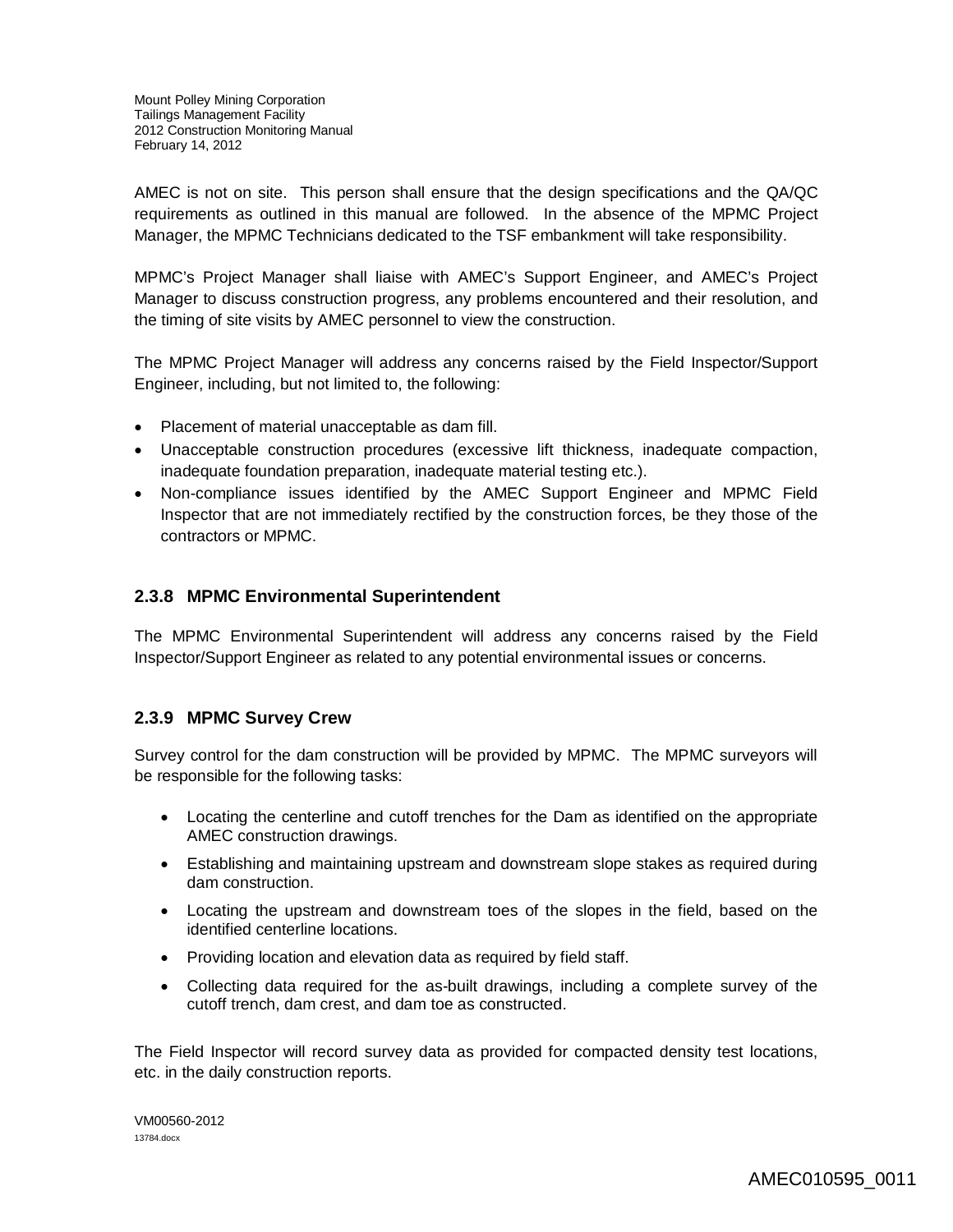### **3.0 MATERIALS TESTING AND CONSTRUCTION INSPECTION**

#### **3.1 General**

The detailed technical requirements for the 2012 raise of the TSF Embankment are shown in attached drawing 2012.01 through 2012.07. The technical requirements for the construction are indicated on attached drawing and are restated in Sections 3.3 through 3.6.

#### **3.2 Estimated Fill Volumes**

Table 3.1 below summarizes the estimated material quantities for Stage 8 expansion to be constructed in 2012.

| <b>SECTION</b>                        | <b>ESTIMATED FILL VOLUMES (m<sup>3</sup>)</b> |        |        |        |  |
|---------------------------------------|-----------------------------------------------|--------|--------|--------|--|
|                                       | Zone C                                        | Zone T | Zone F | Zone S |  |
| <b>Main</b><br><b>Embankment</b>      | 57,900                                        | 7,400  | 7,400  | 20,600 |  |
| <b>Perimeter</b><br><b>Embankment</b> | 70,100                                        | 11,900 | 11,900 | 33,200 |  |
| <b>South</b><br><b>Embankment</b>     | 32,400                                        | 6,400  | 6,400  | 17,900 |  |
| Total                                 | 160,400                                       | 25,700 | 25,700 | 71,700 |  |

**Table 3.1 Stage 8 Expansion (El. 963.5 m) Estimated Fill Volumes**

*Notes:*

*1. Volumes are estimated from drawings 2012.02 through 2012.06, and are rounded up to the nearest 100 m<sup>3</sup> .* 

*2. No settlement allowance has been considered.*

*3. Quantities are based on neat construction lines; with no contingency or allowance for overbuild or waste factors.*

### **3.3 Foundation Preparation, Inspection, and Approval**

### **3.3.1 General**

Foundation preparation for the 2012 dam construction along the abutment extensions are to be completed to the following specifications:

- All topsoil, organic material, soft or loose soils, and other deleterious materials are to be removed from the foundation area.
- The exposed abutment foundation subgrade is to consist of dense to very dense glacial till, or bedrock.
- The abutment subgrade shall be proof-rolled with a smooth drum compactor.

Foundation preparation for the abutment cutoff trench extensions will be completed to the following specifications and in accordance with Detail 1 on drawing 2012.07: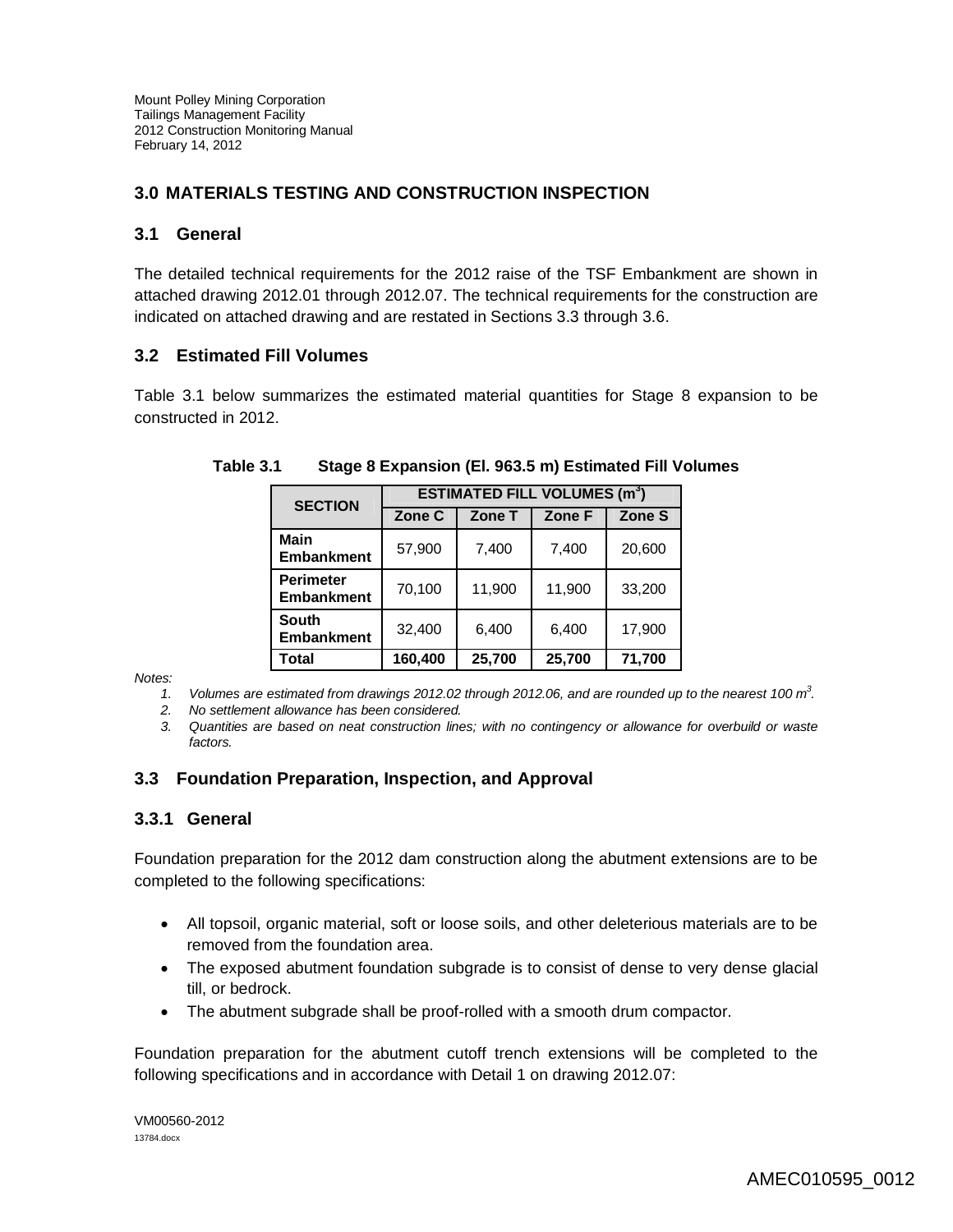- The cutoff trench shall extend a minimum of 0.5m into the undisturbed glacial till, where the glacial till is in excess of 1m thick.
- Where less than 1m thickness of glacial till exists, the cutoff trench shall extend to sound bedrock with removal of weathered or fractured bedrock completed to the approval of the AMEC Support Engineer. Additional specifications related to bedrock encountered in the cutoff trench are provided in Section 3.3.4 below.
- The thickness of glacial till at the cutoff trench is to be confirmed by performing test pits at locations along the cutoff trench alignment selected by the AMEC Support Engineer.
- The cutoff trench shall be constructed with a minimum 2 m width at its base. Where bedrock is encountered, the AMEC Support Engineer may direct that overburden be removed for the full 5 m width of the Zone S core.
- The cutoff trench shall have side slopes of 1H:1V or flatter. Steeper slopes may be accepted in bedrock at the discretion of the AMEC Support Engineer.
- Surface runoff water or groundwater shall not be permitted to collect in the cutoff trench.

Prior to placement and compaction of structural fill in the cutoff trench excavation, the Field Inspector will send photos to the AMEC Support Engineer for review and, as appropriate, approval. The Field Inspector will verify that the cutoff trench is founded in the minimum specified depth of glacial till (and will conduct or oversee soil probing as required), or that the cutoff trench is founded on sound bedrock. Cutoff trench excavation inspections will be performed as required, and inspection dates and results will be tracked by the Field Inspector on copies of the construction drawings or by station number. MPMC surveyors will provide a survey pick-up of the cutoff trenches and maintain a project database for use in the as-built documentation.

# **3.3.2 Tie-In to Existing Till Core**

The 2012 raise of the core zones of the embankment will involve placement of structural fill on the existing dam crests. On the existing dam crests, removal of the crest running surface (by grading it off the upstream edge of the dam crest) may be required, followed by removal and/or drying and re-compaction of any loose, over-wet zones within the till fill. As the final lift of 2011 construction season was not tested, the material will be tested and if necessary re-compacted as specified in Section 3.5.1 of this document.

# **3.3.3 Foundation Preparation**

Foundation preparation is to be conducted when AMEC's Support Engineer is on site. The foundation preparation for 2012 construction will consist of foundation preparation to the current ultimate design (El. 970.0m). The foundation will be drained (where required) and will be stripped of all organic material, loose or soft soils, and all other deleterious materials under the foot print of the embankment with an additional 2m buffer zone for tie-in capabilities and material placement inaccuracies. These unacceptable materials will be wasted in an approved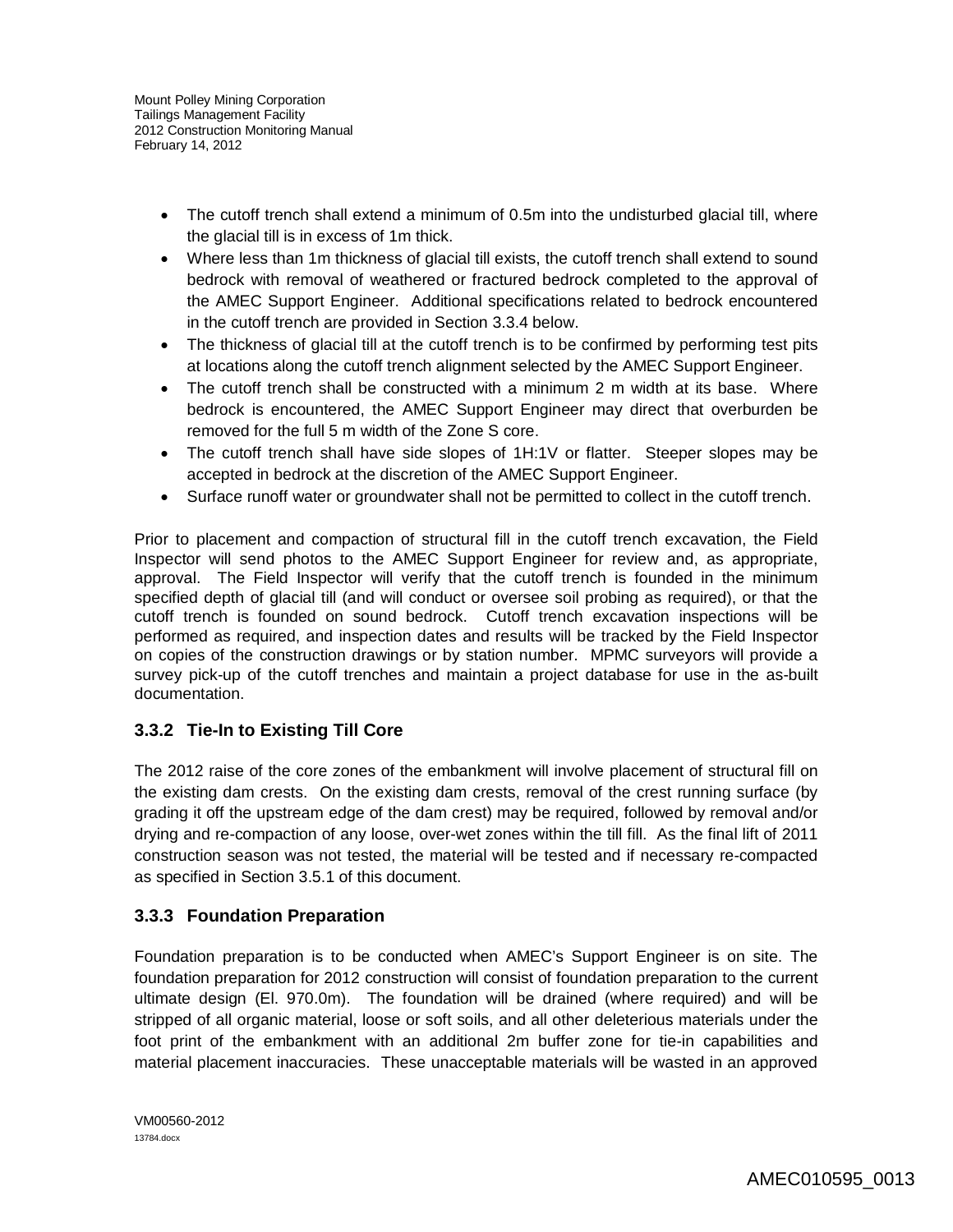manner, in an approved location as designated by MPMC personnel. Salvageable topsoil and organic material that could be used for reclamation will be stockpiled in appropriate locations for future use, as directed by MPMC's Project Manager.

Suitable dense subgrade for the embankment will be exposed, then proof-rolled and scarified (if deemed necessary by the AMEC Support Engineer). Prior to placement of structural fill as specified on drawing 2012.07, AMEC's Support Engineer will approve the subgrade. The exposed subgrade is to be protected from moisture softening due to surface water runoff or excessive precipitation.

The cutoff trench location will be identified in the field by surveyors, and the design vertical (depth) extent of the cutoff in native soil or weathered bedrock verified by test pits or soil probes that extend below the minimum specified trench depth (see Detail 1, drawing 2012.07). The cutoff trench excavation will be protected from moisture softening due to surface water inflow or excessive precipitation. Water seeping into the cutoff trench excavation will be removed by pumping, and will not be permitted to collect and remain in the excavation.

Prior to placement and compaction of structural fill in the cutoff trench excavation, AMEC's Support Engineer will approve the preparation of the trench. Inspections will occur as foundation areas are prepared and the approval will be documented as described in the monthly report. Photographic records will be maintained to identify foundation areas that have been inspected and approved, clearly indicating their date of inspection. Areas not approved for placement of structural fill by the AMEC Support Engineer are not to be covered with fill under any circumstances to avoid having to remove/replace materials..

### **3.3.4 Special Considerations for Bedrock Exposed in Till Cutoff Trench**

If bedrock is encountered in the dam foundation cutoff trench, special considerations exist and special bedrock treatment measures may be required. Guidelines and procedures for dealing with bedrock exposed in the cutoff trenches are as follows:

Weathered or fractured bedrock is defined as bedrock that can be readily excavated by a dozer or a hoe excavator equipped with a digging bucket and that, based on visual assessment, is highly pervious to groundwater flow due to the presence of fractures/joints/faults. Sound (competent) bedrock, is defined as bedrock that can be excavated only with significant difficulty (or not at all) by a hoe excavator equipped with a digging bucket. When excavating in bedrock, frequent communication with AMEC's Senior Geotechnical Engineer and transmission of photographs is to be carried out.

If shear/fault zones are encountered within the bedrock exposed in the core to abutment contacts, the following information should be collected and passed on to AMEC's Senior Geotechnical Engineer: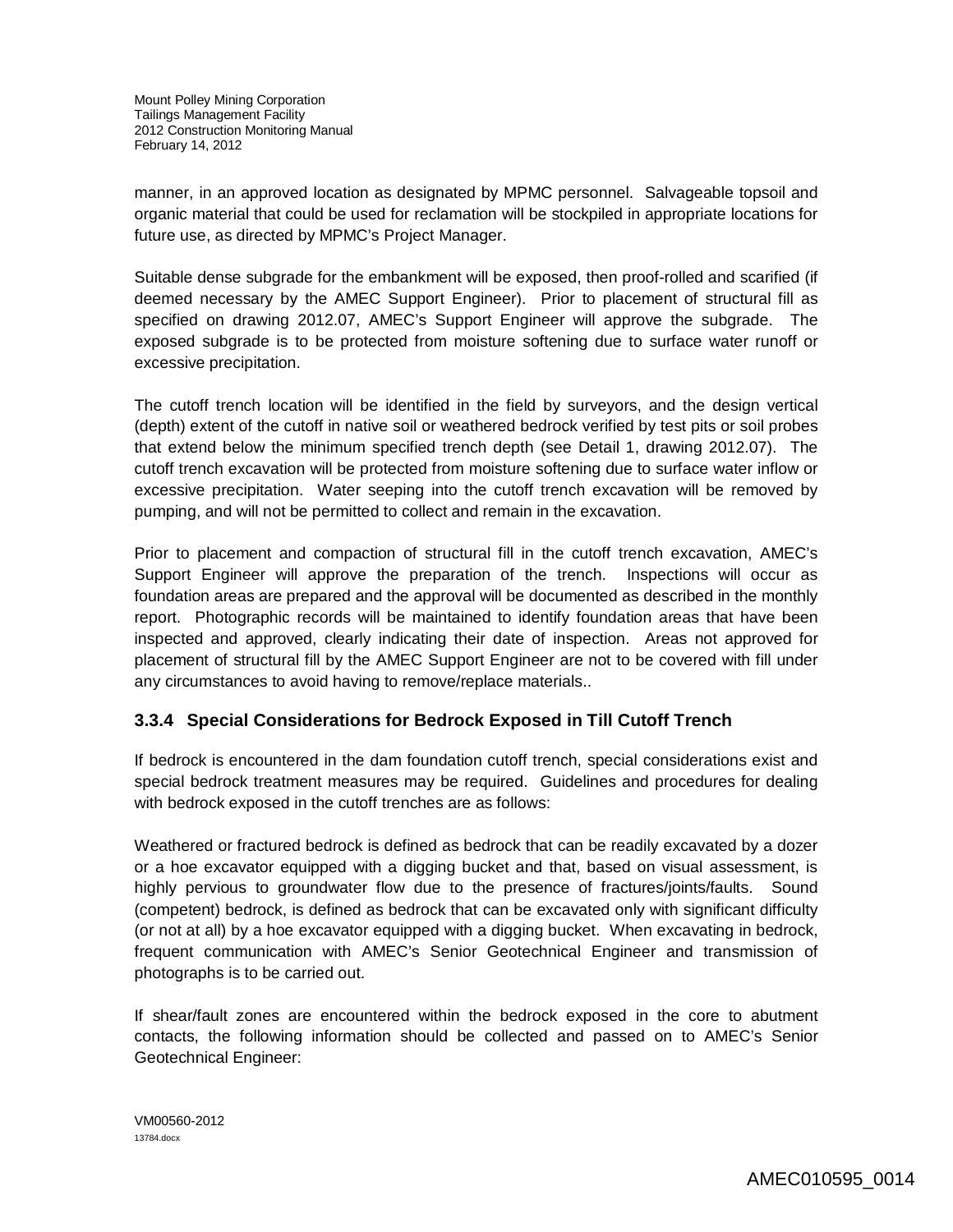- Photographs of the shear zone from a variety of vantage points (both close-ups and photos giving an overall perspective).
- Orientation (strike & dip) of the feature and its orientation relative to that of the core zone (i.e. does it provide a potential upstream-downstream seepage pathway?).
- Thickness and continuity.
- Infilling (clayey gouge, granular material). The infilling material should be sampled and sent to the AMEC Prince George soils laboratory for grain size and Atterberg limits testing.

AMEC's Senior Geotechnical Engineer, upon analysis of the information provided, will determine what (if any) special treatment is required for the shear/fault zone. Such treatment may include hand excavation a few centimeters into the shear zone, followed by placement of bentonite powder in advance of till placement.

Once sound bedrock is encountered, the surface should be cleaned of loose materials using a hoe excavator equipped with a narrow cleaning bucket, followed by pressure washing using either air or water. Where the slope of the cleaned and approved sound bedrock surface, along the axis of the dam (i.e. up the abutment), is flatter than 1H:1V, then Zone S structural fill placement may proceed. Good compaction of the Zone S fill against the bedrock surface is required. If the undulations in the bedrock surface along the bottom of the trench are such that this cannot be achieved using dozers and the compactor, then such undulations (i.e. rock protrusions) should be removed if possible. If this is not possible, then compaction of thin till lifts with a walk-behind or plate-tamping compactor, or with tamping with a hoe bucket, will be required, to fill in the undulations. Once this is done, then normal spreading and compaction procedures can be undertaken.

Where the slope of the sound bedrock surface is steeper (overall) than 1H:1V, but flatter than 0.5H:1V, then the AMEC design office should be consulted for a decision on the need for any further treatment measures. Photographs of the bedrock surface should be sent to the design office. If the roughness of the rock surface is such that it is judged that effective compaction of till fill against the bedrock on the base of the trench cannot be achieved, then additional (small scale) bedrock excavation (removal of protrusions) should be attempted to attain a surface against which it is judged till fill can be effectively compacted. If this measure is unsuccessful, then one of the following additional measures will be required:

- (a) Additional (large scale) bedrock excavation should be undertaken to achieve a maximum 1H:1V overall slope for the bedrock surface. This can be achieved by mechanical means (dozers, hoe excavators), or by small scale, controlled drilling and blasting.
- (b) Dental concrete or shotcrete application will be required to fill in the undulations in the bedrock surface, and yield a maximum slope of 0.5H:1V, against which till fill can be effectively compacted.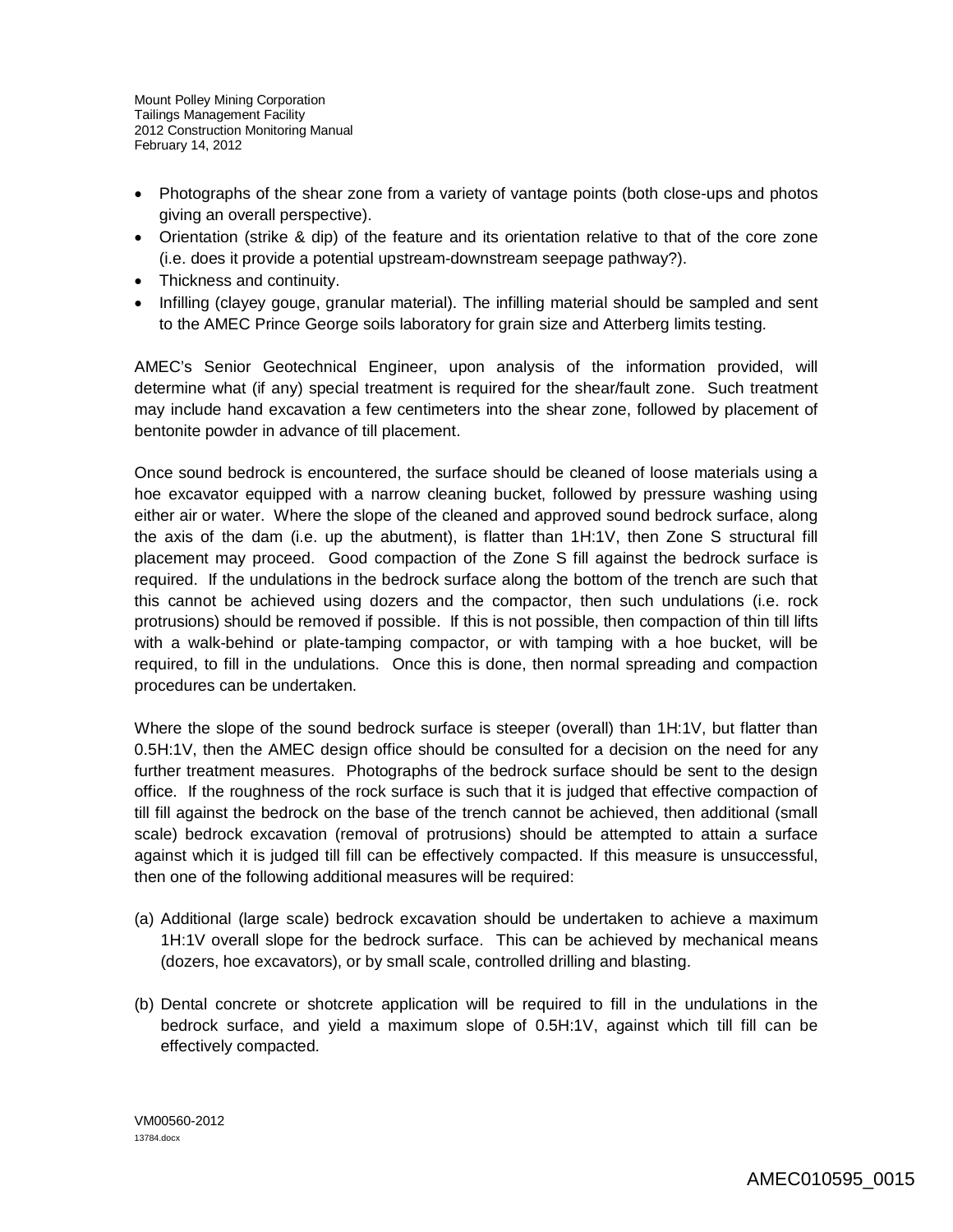Where the bedrock surface is steeper than 0.5H:1V, the same two measures outlined above will apply.

Where dental concrete is required against steep bedrock faces, it will likely be necessary to use formwork. Dental concrete, if used, will conform to the following specifications:

- 28 day strength minimum 25 MPa if flyash included in mix, otherwise minimum 30 MPa.
- Water to cement ratio: 0.45:1 by mass.
- Air entrainment: to provide for 5% to 7% air entrainment.
- Cement to flyash ratio (if flyash used): 4:1 by mass, which would allow overall water:cement:flyash ratio of 0.45:0.8:0.2.

The dental concrete need not be of high strength. It does need to be sufficiently fluid that it will fill in irregularities in the bedrock surface to a reasonable extent. Addition of flyash to the mix would achieve that objective, as well as save on cement costs.

Should shotcrete be selected, then MPMC will prepare a mix design for review and approval by AMEC.

Prior to placement and compaction of structural fill in the cutoff trench excavation, the Field Inspector will send photos to the AMEC Support Engineer for approval. Core trench excavation inspections will be performed as required, and the Field Inspector will track inspection dates and results on copies of the construction drawings or by station number. MPMC surveyors will provide a survey pick-up of the core trench excavations and maintain a project database for use in the as-built documentation.

### **3.4 Borrow Materials Site Development and Operation**

The proposed borrow pit will be subjected to sampling, laboratory testing, and approval by AMEC Support Engineer. During the TSF embankment construction, detailed documentation will be maintained to ensure the source of the material being placed is known and material testing requirements are satisfied.

Topsoil and other overburden judged to be unsuitable as structural fill will be stripped from the borrow pit and hauled to an acceptable waste dump.

The borrow material site shall be developed such that groundwater inflow and precipitation runoff are directed in a controlled manner to designated sump area(s) of the site, and then removed as required. External surface water runoff shall be prevented from flowing into the borrow materials area by construction of diversion ditches as required.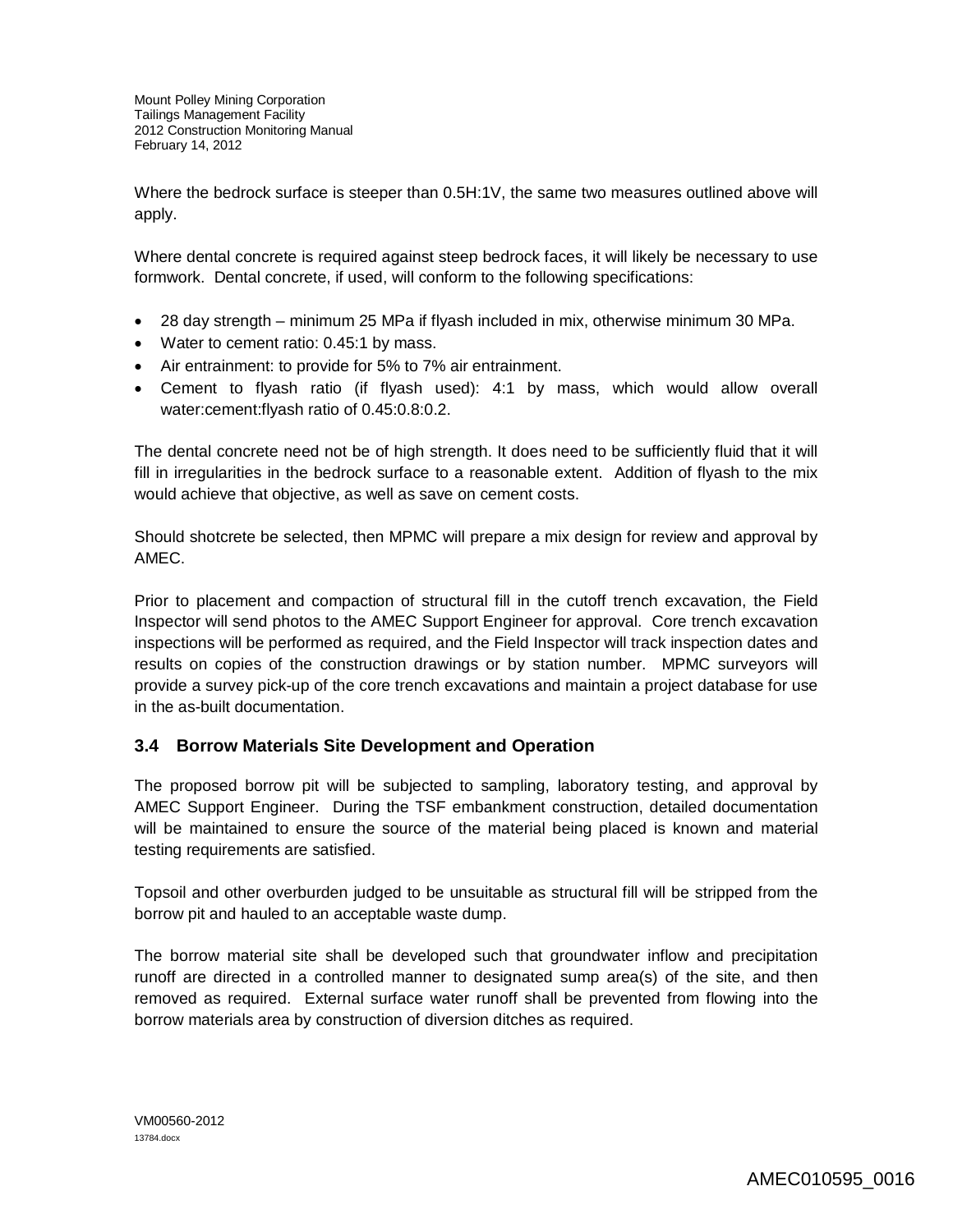The performance of the cut slopes in borrow areas will be inspected and recorded as required by the MPMC Field Inspector for documentation within the construction reports. AMEC's Support Engineer may request modifications to the excavation plan, including flattening of the slopes and water control measures, based on the observed performance of the cut slopes.

### **3.5 Material Specifications, Material Testing, Inspection, and Approval**

The approved structural fill to be used for embankment construction is to meet the specifications shown on drawing 2012.03. Additional comments pertaining to each of the zones are provided below.

### **3.5.1 Zone S (Core) – Glacial Till**

The glacial till borrow materials approved for construction are to be well graded, organic-free mineral soils, having moisture contents near their optimum for compaction and conforming to the specified gradation envelope provided on drawing 2012.03. The optimum moisture content range of the borrow soils is to be determined by Standard Proctor moisture-density relationship testing. A general guideline for allowable moisture contents for the Zone S structural fill is  $\pm 1\%$ of the optimum moisture content as determined by the Standard Proctor test.

The proposed till borrow soils are to be visually inspected for consistency on a daily basis by MPMC Field Inspectors. Any material not meeting specification shall not be placed within the embankment. The till borrow pits are to be sampled bi-weekly or every 10,000  $m^3$  removed whichever is less and shipped to the AMEC Prince George Laboratory for testing. Samples are to be collected and shipped according to ASTM standard: Standard Practices for Preserving and Transporting Soil Samples (D4220-07); and shall consist of two (2) three-quarter (3/4) full 5 gallon buckets, void of any oversized rocks (<75mm in diameter). If the representative sample contains oversized rocks, they are to be collected, weighed, and noted as being removed from the collected sample.

Prior to placement of glacial till the previous lift or prepared abutment is to be scarified to promote bonding between successive lifts. Scarification should only be carried out for the areas that will be immediately covered (during the work day). Moisture conditioning may be required for areas of the scarified surface that have dried out.

A sample of glacial till is to be collected from the embankment bi-weekly offset from the borrow pit sample or every 6,500 linear meters whichever is less and shipped to the AMEC Prince George Laboratory for laboratory testing. The samples are to be collected and shipped as described above.

The approved Zone S glacial fill is to be spread in loose 0.3 m thick lifts and compacted by a 10 ton vibratory smooth drum compactor. A minimum of 95% compaction of the Standard Proctor maximum dry density is to be achieved.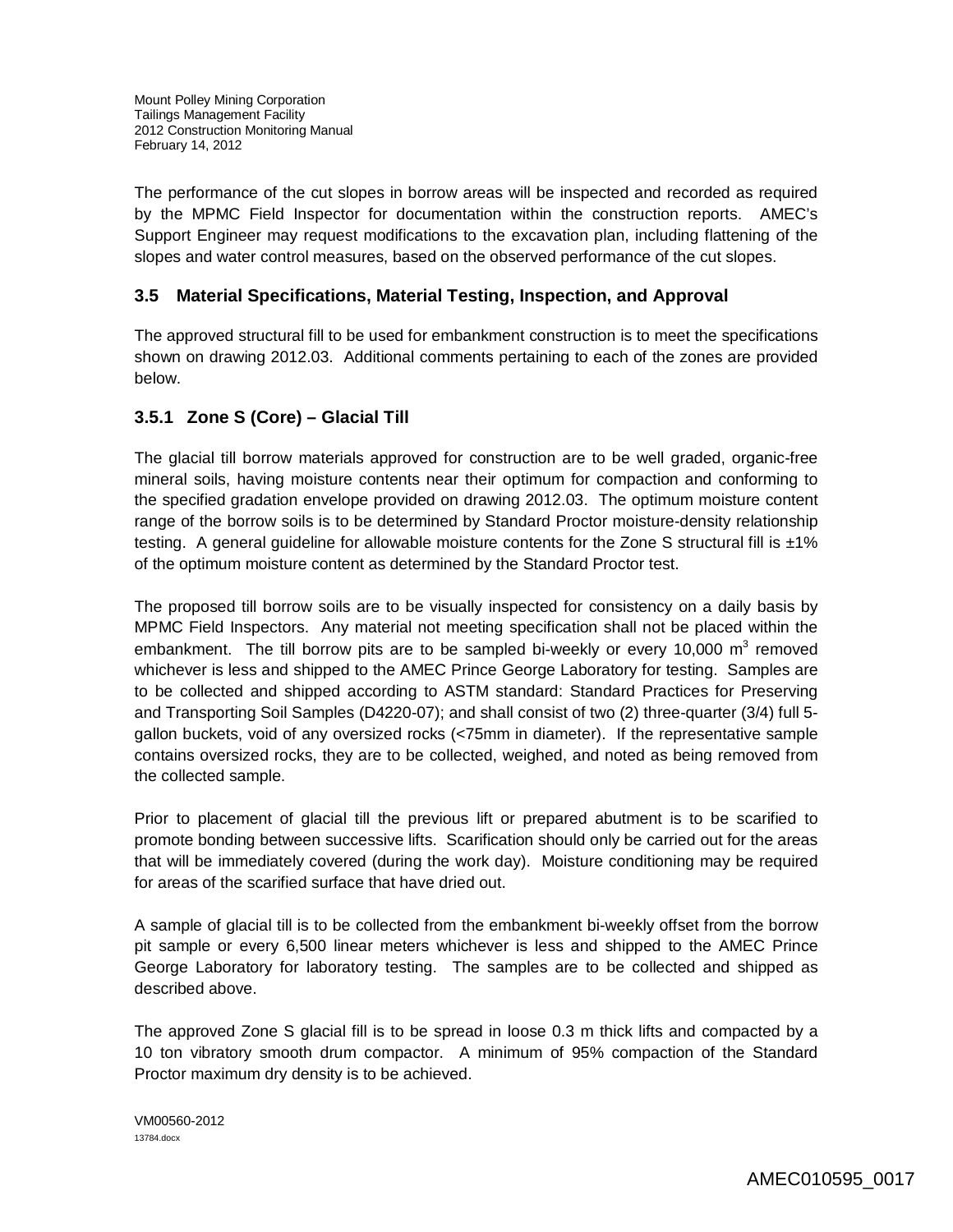Placed and compacted glacial till is to be tested for compaction at least once (1) per 100 linear meters per lift per day to confirm that specified compaction of 95% has been achieved. Compaction testing will be carried out with a nuclear densometer (ND) and Density Indicator (MDI) as back-up. The compaction testing should be conducted with accordance to ASTM standards D6938-10 and D6780-05. The compaction test locations are to be surveyed and identified by three dimensions: elevation, northing and easting in sequential order, and submitted to AMEC Support Engineer on a daily basis.

In addition, to the density tests a confirmatory in-situ moisture content sample is to be collected once (1) per 1,000 liner meters per lift or once (1) per day per lift whichever is less. The moisture content testing should be conducted with accordance to ASTM standard: Water (Moisture) Content of Soil and Rock (D2216-10) and Correction of Unit Weight and Water Content for Soils Containing Oversize Particles (D4718-07). The confirmatory moisture test will identify the accuracy of ND and MDI density testing. If there is a greater than 10% difference between the ND/MD and laboratory sample a secondary test is to be conducted, and if the issue persists AMEC's support Engineer is to be informed immediately.

Upon receiving collected samples AMEC's Prince George Laboratory will perform the following tests utilizing ASTM standards: Particle Size Analysis of Soils (D422-07), Laboratory Compaction Characteristics of Soil Using Standard Effort (D698-07), Liquid Limit, Plastic Limit, and Plasticity Index of Soils (D4318-10).

### **3.5.2 Zone F (Filter) – Manufactured Sand and Gravel**

The sand and gravel filter material is to be well graded, organic-free mineral soil, falling within the specified gradation envelope shown on drawing 2012.03. Routine testing of produced material is to be carried out to ensure the material is within specification. The test program should determine if the manufacturing process is consistent, and if the produced material is within the gradational specification. During production of the manufactured sand and gravel, on site testing of this material will consist of a gradational test once (1) per 5,000  $m^3$ ; with a confirmatory duplicate off site gradational test once (1) per 10,000  $\text{m}^3$ .

Zone F material is to be placed in maximum lift thicknesses of 0.6 m. Care will be taken during handling and placement of the material to minimize segregation. A sample of placed Zone F material should be taken from the dam for grain size determination once (1) per 5,000  $m^3$  of material placed. This sampling and testing should be offset from the grain size testing of the stockpile material. A sample is to be sent to Prince George for grain size testing every 10,000  $m<sup>3</sup>$  of material placed. Zone F is to be compacted utilizing previously established compaction pattern of a minimum of four passes with a 10 ton vibratory smooth drum. Visual inspection after compaction will be carried out and approved by the MPMC Field Inspector.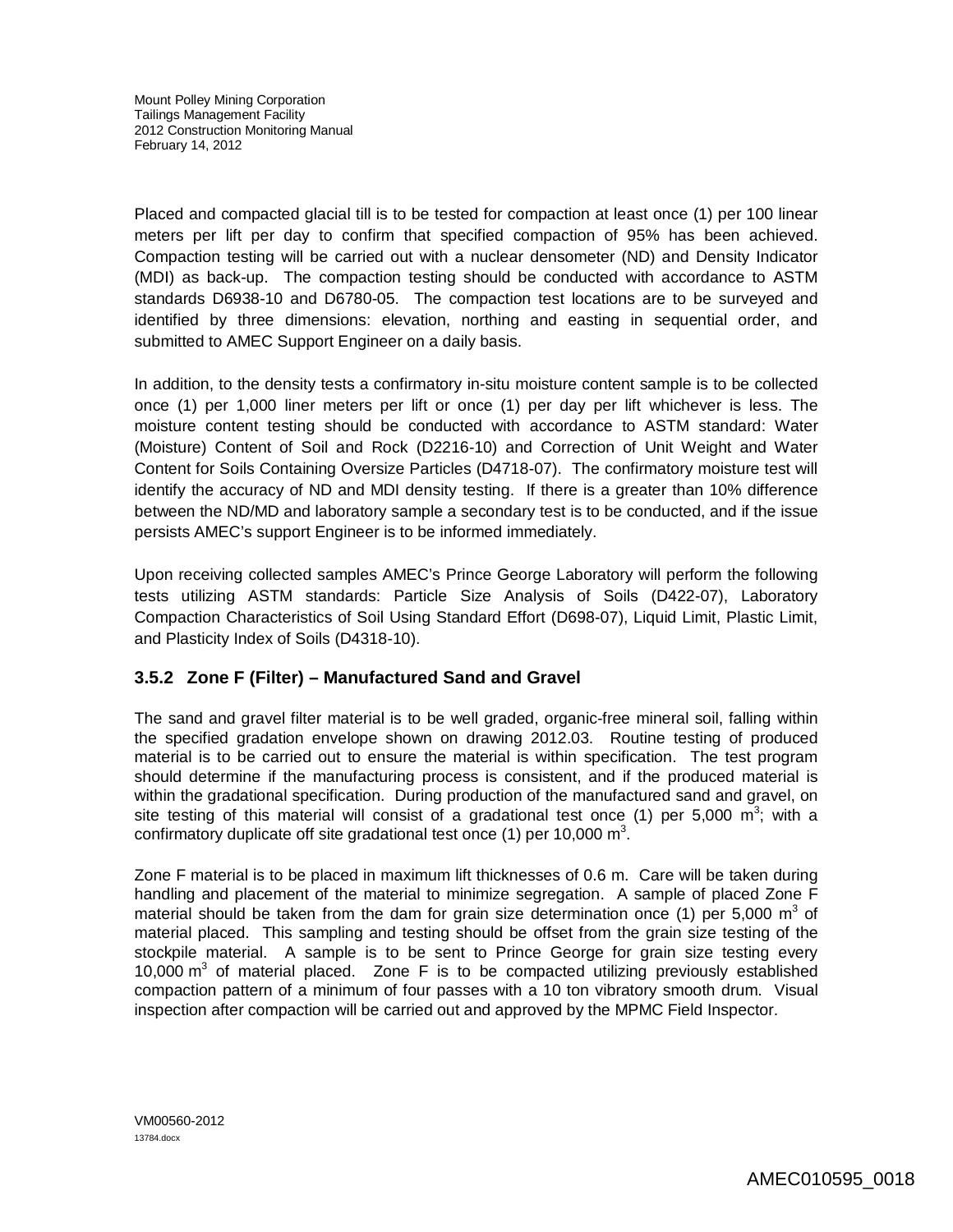Zone F is to be compacted utilizing previously established compaction pattern of a minimum of four passes with a 10 ton vibratory smooth drum. Visual inspection after compaction will be carried out and approved by the MPMC Field Inspector.

# **3.5.3 Zone T (Transition) – Fine NAG Rock Transition**

Fine NAG rock transition material shall be confirmed to be NAG by MPMC, and shall fall within the gradation limits indicated on Drawing 2012.03. On site testing of this material includes visual determination of upper and lower bound grain sizes, suitability of rock hardness, and a gradational test once (1) per 5,000 m<sup>3</sup>. Off site testing of this material, will consist of a gradational test once (1) per 10,000 m<sup>3</sup>. Special care shall be taken during sampling to ensure that representative samples are obtained. Photographs of this material when exposed in the excavated filter trenches are to be taken frequently, as the best means of assessing the ability of Zone T to serve as a filter for Zone F is through visual means.

The fine NAG rock transition zone serves as filter protection for the adjacent Zone F filter sand and gravel which in turn serves as filter protection for the Zone S core. The importance of conformance with gradation specifications for both of these filter zones cannot be over emphasized.

Prior to placement of Zone T material adjacent to the Zone C Rock Shell, the Zone C/Zone T interface is to be inspected for openwork areas created by concentrations of larger size rocks. Removal of openwork areas will be carried out prior to placement of Zone T.

Zone T material is to be placed in maximum lift thicknesses of 0.6 m. Care will be taken during handling and placement of the material to minimize segregation. Zone T lifts will be compacted by uniform routing of haul trucks and spreading equipment. Visual inspection after compaction will be carried out and approved by the MPMC Field Inspector.

### **3.5.4 Zone C (General Rockfill) – Coarse NAG Rock Shell**

Coarse NAG rockfill shall be confirmed to be NAG by MPMC prior to being used as fill on the dam. QA/QC personnel are to visually confirm that particles no larger than 1 m are used as structural fill. Larger sizes are to be dozed away from the contact with Zone T.

The rockfill shell (Zone C) will be constructed using approved coarse NAG rockfill, placed in lift thicknesses of 2 m or less. The Zone C lifts will be compacted by uniform routing of haul trucks and spreading equipment. Some degree of compaction of Zone C is required nearer Zone T as excessive settlement of the rockfill could disrupt the continuity of the overlying transition and fine filter materials (Zones T and F respectively). If Zone C material contains appreciable quantities of fines, and the compacted lift surfaces assume a 'pavement' type appearance that might impede vertical drainage, then these lift surfaces may require scarification prior to placement of a subsequent lift.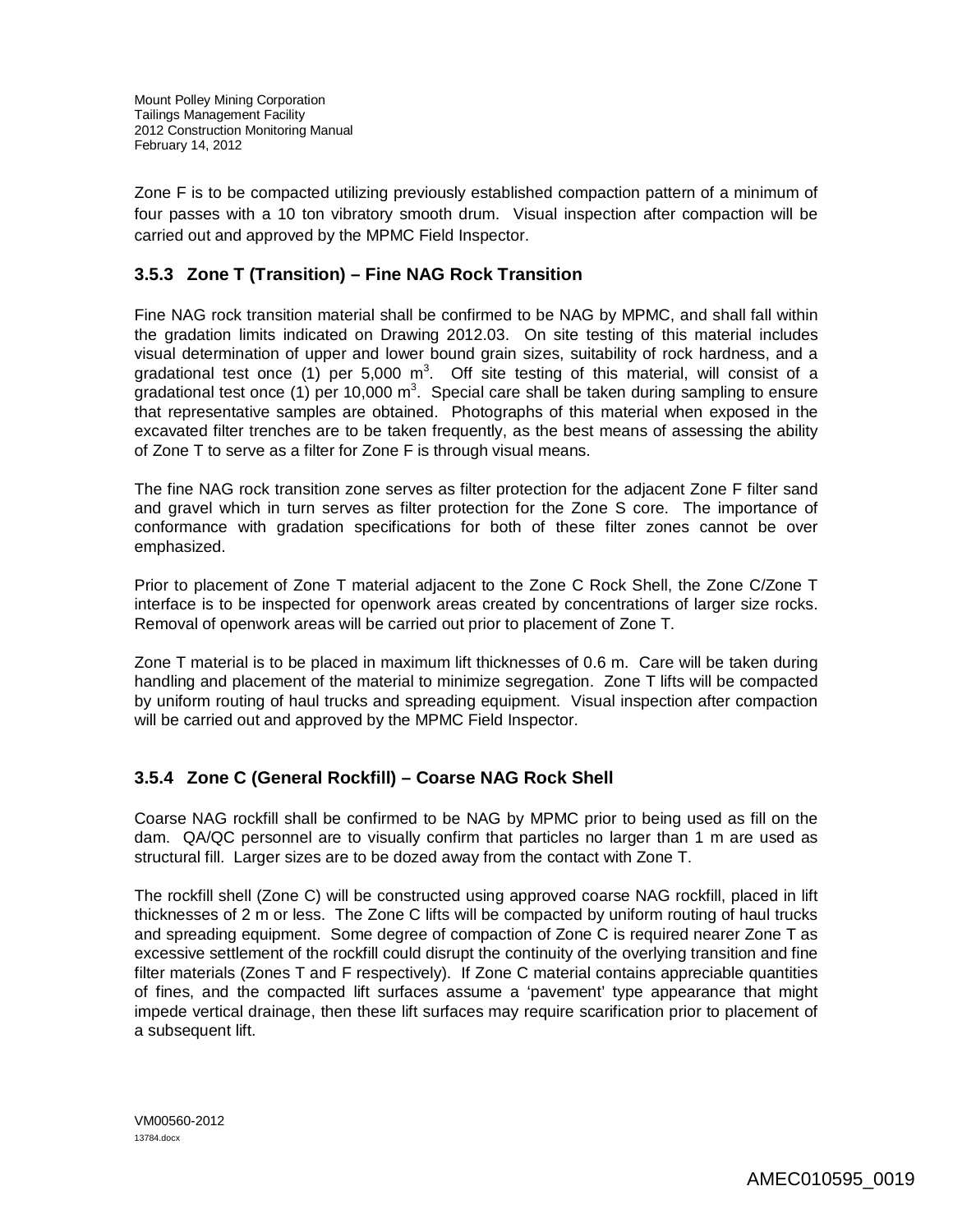# **3.5.5 Zone U (Selected Upstream Fill) – Tailings/NAG**

The selected upstream fill (Zone U) will be constructed using cells of total tailings. The cells are constructed by confining the discharged tailings with berms. The confining berms are to have a culvert to allow for the water and fine materials to escape into the TSF. The coarse tailings sand that settles out into the cells are to be reworked with the help of a dozer to achieve proper distribution within the cells, provide compaction and to expedite the excess water drainage. This construction method has been used and proved effective in previous TSF embankment raises. In areas of the dam (along the Main Embankment) where there is not sufficient tailings line pressure to deposit with the cell method, NAG mine waste rock will be substituted for Zone U Material. Care will be taken to taken during construction of the berm to ensure the NAG is well graded and free of boulders larger than 0.5m in diameter.

### **3.6 Criteria for Suspension of Work**

The till borrow material is highly sensitive to moisture in terms of its compaction characteristics and workability. Consequently, during periods of wet weather, construction of the core zone will be suspended. Adequate slopes will be maintained on till fill surfaces, and they will be sealed with a smooth drum vibratory roller, to promote surface water runoff and prevent excessive softening of compacted fill. Moisture-softened lifts must be removed or scarified, dried to acceptable moisture content and re-compacted.

Embankment construction will be suspended if the inclinometers or piezometers fall under the yellow or red condition as described in Table 3.2, or if the piezometers indicate increasing trend in the foundation piezometers.

|                  | <b>Inclinometer Movement Rate</b> |                                      | <b>Main Embankment Foundation Piezometer</b> |                           |
|------------------|-----------------------------------|--------------------------------------|----------------------------------------------|---------------------------|
| <b>Condition</b> | (mm/day)                          | (bi-weekly)                          | Elevation (m)                                | Above original ground (m) |
| RED.             | $> 1$ mm/day                      | $>14$ mm                             | $>925$ m                                     | $>13$ m                   |
| <b>YELLOW</b>    | 0.5 mm/day to 1.0<br>mm/day       | $\frac{7 \text{ mm}}{2}$ mm to 14 mm | 921 m to 925 m                               | $9m$ to $13m$             |
| GREEN            | $< 0.5$ mm/day                    | 7 mm                                 | < 921 m                                      | < 9m                      |

**Table 3.2 Inclinometer Trigger Levels**

Embankment construction work will stop for the season when freezing weather prevents acceptable fill placement and compaction.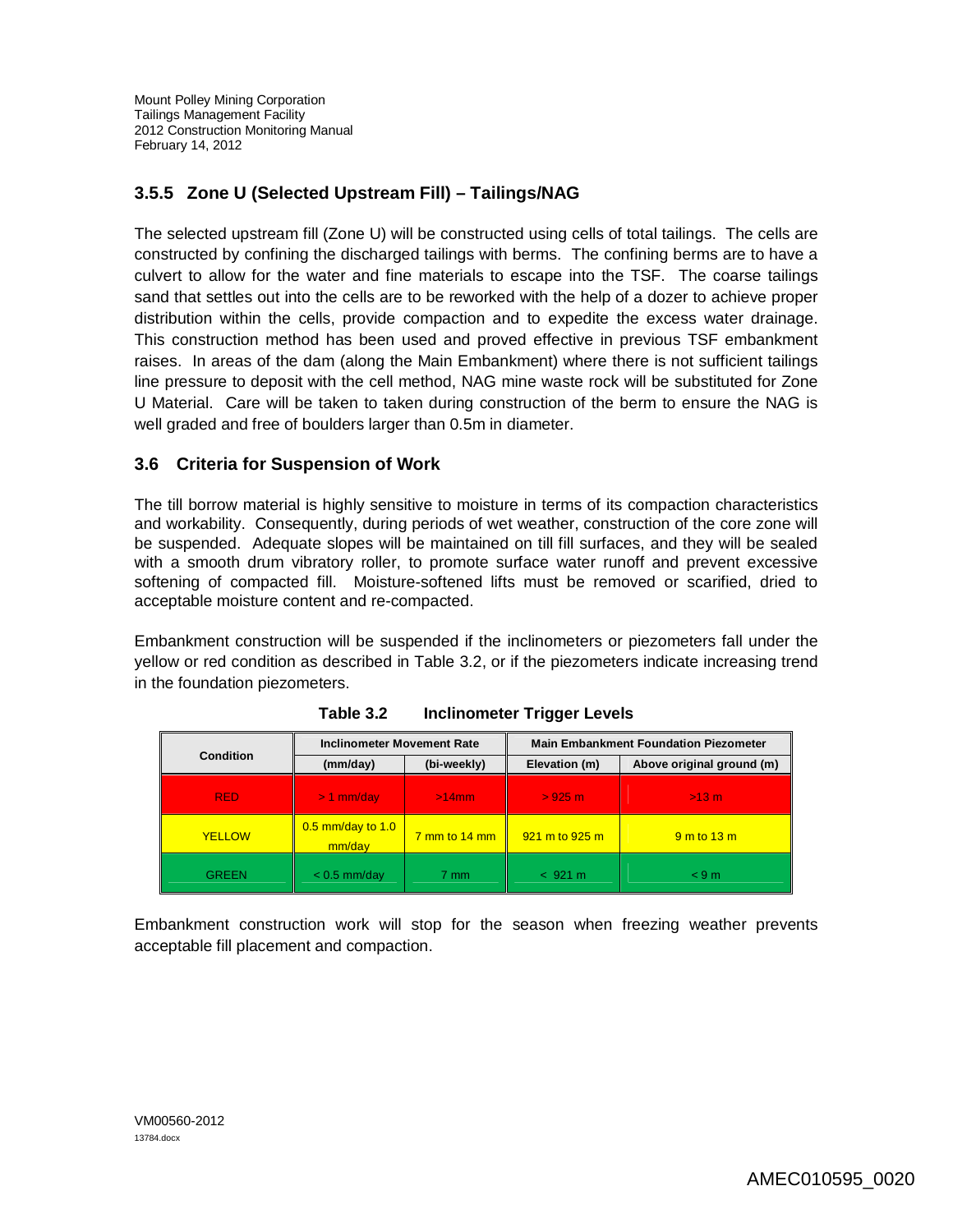### **4.0 TEST PROCEDURES**

### **4.1 Scheduled Tests**

The following tests, as described by the American Society for Testing and Materials (ASTM), will be used for quality control of materials and earthworks during the 2012 construction.

| <b>ASTM STANDARD PRACTICE</b>                                                                                                     | <b>DESIGNATION</b>   |
|-----------------------------------------------------------------------------------------------------------------------------------|----------------------|
| Sieve in Mineral Aggregates by Washing                                                                                            | C117-04              |
| Sieve Analysis of Fine and Coarse Aggregates                                                                                      | C <sub>136</sub> -06 |
| Dry Preparation of Soil Samples                                                                                                   | D421-07              |
| Particle Size Analysis of Soils (Hydrometer test)                                                                                 | D422-07              |
| Laboratory Compaction Characteristics of Soil Using<br>Standard Effort (12,400 ft-lbf/ft <sup>3</sup> (600 kN-m/m <sup>3</sup> )) | D698-07              |
| Water (Moisture) Content of Soil and Rock                                                                                         | D2216-10             |
| Standard Practices for Preserving and Transporting Soil Samples                                                                   | D4220-07             |
| Liquid Limit, Plastic Limit, and Plasticity Index of Soils                                                                        | D4318-10             |
| Correction of Unit Weight and Water Content for Soils Containing<br><b>Oversize Particles</b>                                     | D4718-07             |
| Water Content and Density of Soil in Place by Time Domain<br>Reflectometry                                                        | D6780-05             |
| Particle-Size Distribution (Gradation) of Soils                                                                                   | D6913-04             |
| In-Place Density and Water Content of Soil and Soil-Aggregate by<br>Nuclear Methods (Shallow Depth)                               | D6938-10             |

Laboratory and field procedures for each test are provided in the corresponding ASTM Standard Practice document. Copies of those standards for the tests to be performed on site are provided in Appendix C of this manual. Moistures and density tests will be conducted by the Field Inspectors and Engineers on site. Replicate samples of those tests carried out on site will be forwarded to the AMEC Prince George laboratory for confirmation testing, typically at a rate of one confirmation test per fifteen field tests. Atterberg limits and proctor tests will be carried out in the AMEC Prince George soils laboratory.

The tests outlined above will be carried out initially at the minimum frequencies indicated on drawing 2012.03. As trends and consistency in the test results develop, AMEC's Support Engineer may reduce testing frequencies where deemed appropriate.

### **4.2 Additional/Supplemental Tests**

Determinations of specific gravity (ASTM D854-10) for the approved glacial till and borrow soils may be required if significant material changes are observed. These tests will be conducted at the AMEC Prince George laboratory, following the Standard Practice noted below. Typically, two or three specific gravity determinations would be required for each soil type.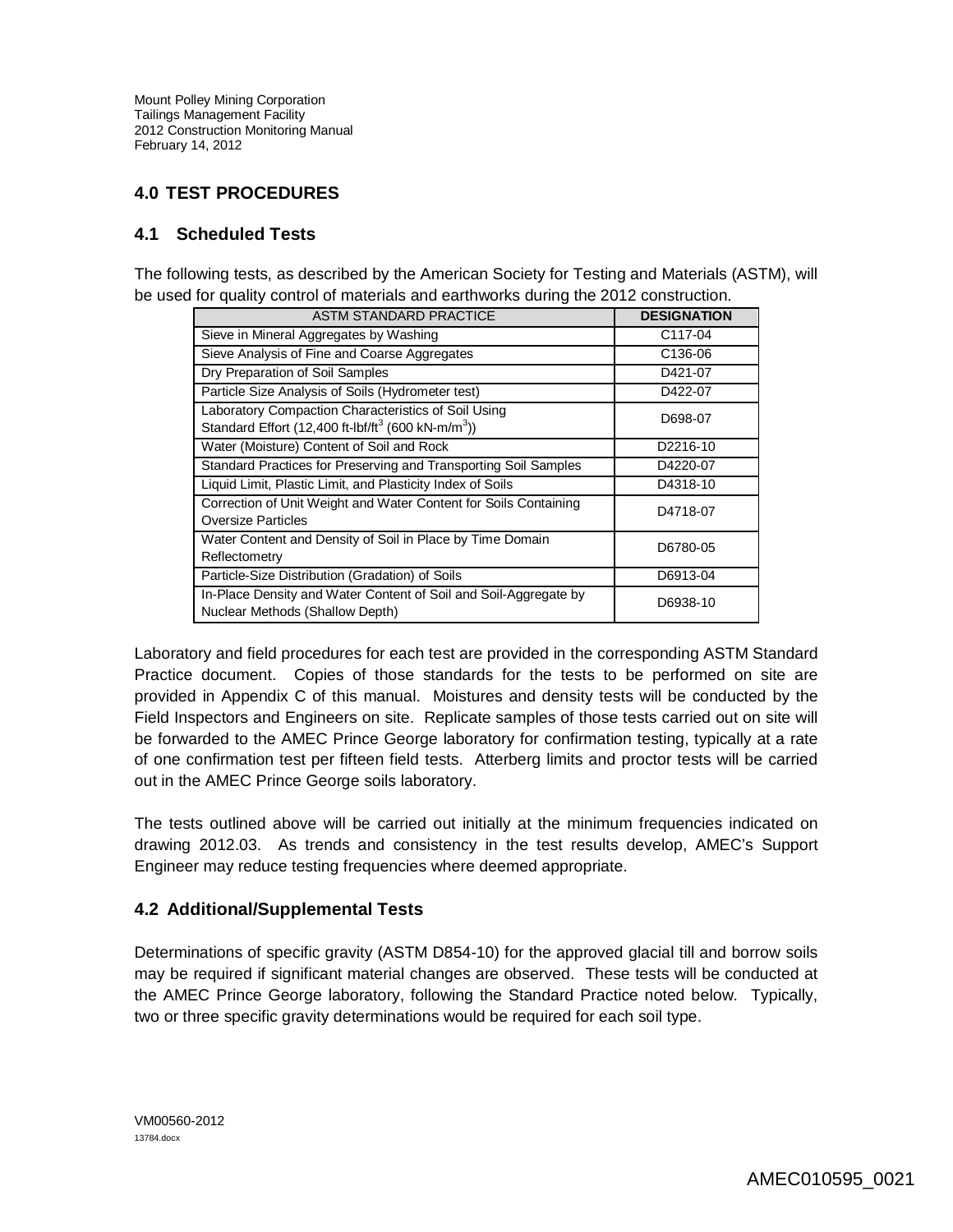### **4.3 Sample Collection Procedures**

Samples to be transported to the AMEC Prince George laboratory for field laboratory verification testing will be sealed to minimize soil moisture losses, and shipped in an expedient manner. The shipping address is as follows:

> Attn: Dmitri Ostritchenko (Mt. Polley) AMEC Environment and Infrastructure 3456 Opie Crescent Prince George, BC V2N 2P9

The MPMC Field Inspector shall include transmittals with the samples outlining the tests to be carried out for each respective sample. These transmittals are to be emailed to AMEC's Support Engineer in advance of the shipment and are to be included in the daily construction report. The Prince George laboratory will check that the label information attached to each sample is incorporated onto the corresponding test sheets, and that copies of the test sheets and results are forwarded to AMEC's Support Engineer as the tests are completed. AMEC's Support Engineer will review the test results and submit them in the monthly report, or sooner if immediate actions are needed.

Samples collected by the Field Inspectors for the scheduled tests during the 2012 construction will be identified by a detailed labeling scheme, the following is an example:

| <b>SAMPLE LABEL</b> |                                      |  |  |
|---------------------|--------------------------------------|--|--|
| Project name:       | Mt. Polley Mines Project             |  |  |
| Construction:       | Stage 8 Raise - 2012                 |  |  |
| Material:           | Glacial Till (Zone S)                |  |  |
| Source:             | Main Embankment                      |  |  |
| Location:           | Elev. 960, 1 m d/s of CL, sta 21+00  |  |  |
| Date:               | 06/20/12                             |  |  |
| Sample Number:      | 06/20/12-(initials)1                 |  |  |
| Sample Destination: | <b>AMEC Prince George Laboratory</b> |  |  |
| Test Type(s):       | <b>Standard Proctor, Gradation</b>   |  |  |

Sample locations, material descriptions, and other relevant notes will be recorded by the MPMC Field Inspectors. The sample label information, accompanying field notes, and test results will be included in the construction reports as part of the permanent record of the 2012 construction program.

Samples will be collected and preserved in a manner consistent with their scheduled tests, such as the placing and sealing of samples for natural moisture content determinations in plastic bags.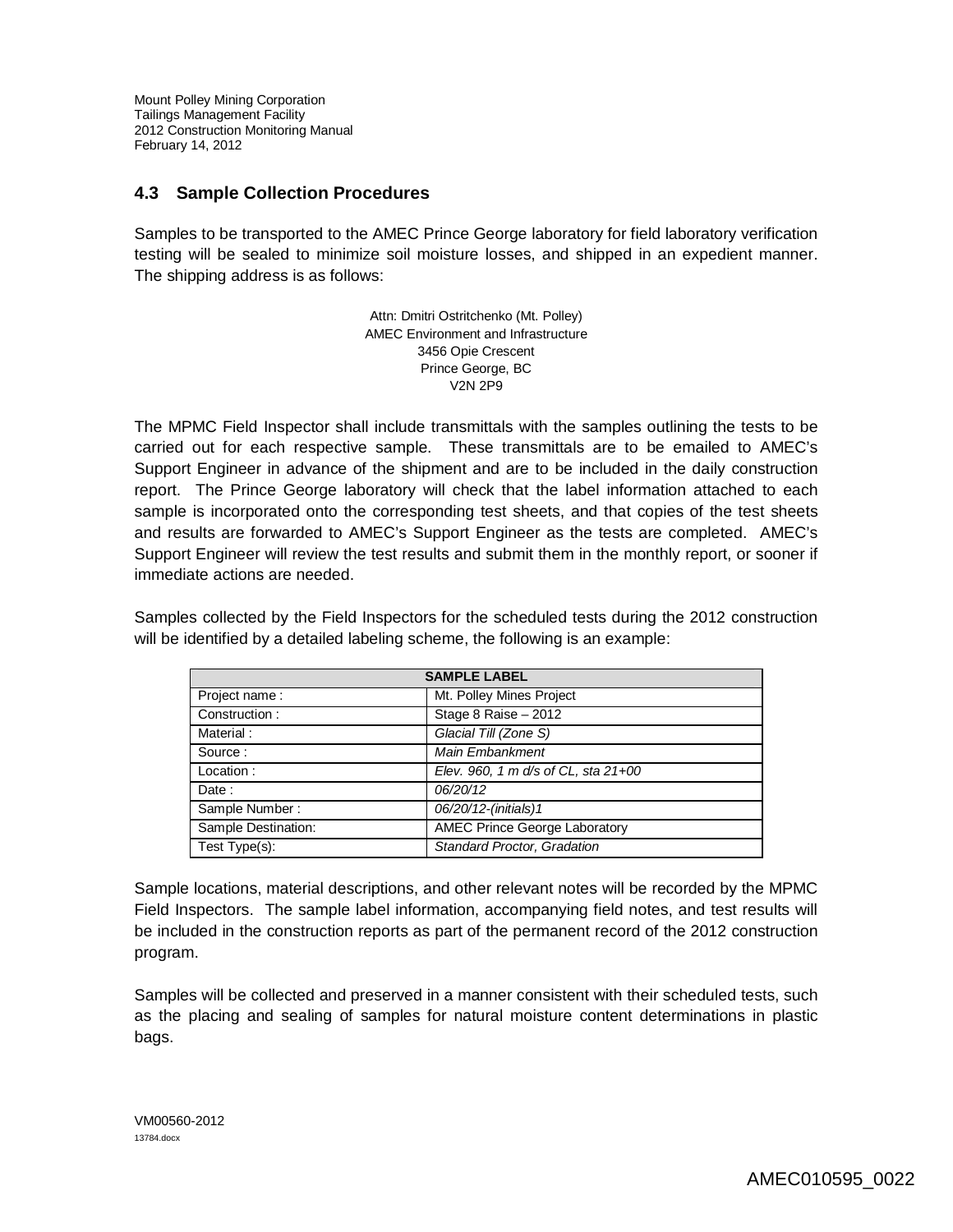### **5.0 REPORTING**

### **5.1 Construction Documentation**

MPMC's Field Inspectors will document the monitoring and testing program for Stage 8 embankment raise construction by means of daily construction reports, field and laboratory test sheets, survey reports as provided, and notes from relevant on-site meetings, discussions, and decisions. Other documents, such as borrow area excavation diagrams or dam construction progress maps, may be included with the construction records. A photographic record will also be maintained on site. Select photographs will be captioned, dated, and included in the daily construction report and final as-built report.

### **5.2 Daily Construction Reports**

MPMC Field Inspectors with the aid of coop students will be responsible to submit a daily construction report. A sample of a daily construction report and associated spread sheets are attached in Appendix B and a digital copy of the reports will be submitted to MPMC Project Manager. The information to be provided in these reports includes but is not limited to the following:

- Construction Activities What preparation work was conducted prior to placement of material? What material was placed where and how was the material placed, compacted, etc?
- Material Testing What samples were collected? Where was the sample collected?
- Compaction Testing At what station and offset was the test conducted? (Northing, Easting) Was a comparative laboratory moisture content sample taken? If so at what elevation was the sample collected?
- Instrumentation Readings What instrumentation data was collected?
- Non-compliance Issues and Mitigating Actions to be taken
- Daily Activities Photographs Photographs depicting various activities performed in relation to TSF embankment construction. A minimum of 6 high quality photographs are generally appropriate per daily report.

Daily reports are to be signed and submitted via email by 10:00am of the following day to AMEC's Support Engineer and MPMC's Project Manager for review.

### **5.3 Monthly Progress Reports**

Monthly progress reports will be prepared by the AMEC Support Engineer for those periods when active construction is ongoing; documenting the construction activities, material testing results, instrumentation readings and compliance with the design specifications. These reports will be issued to MPMC Project Manager, AMEC Project Manager and Senior Geotechnical Engineer.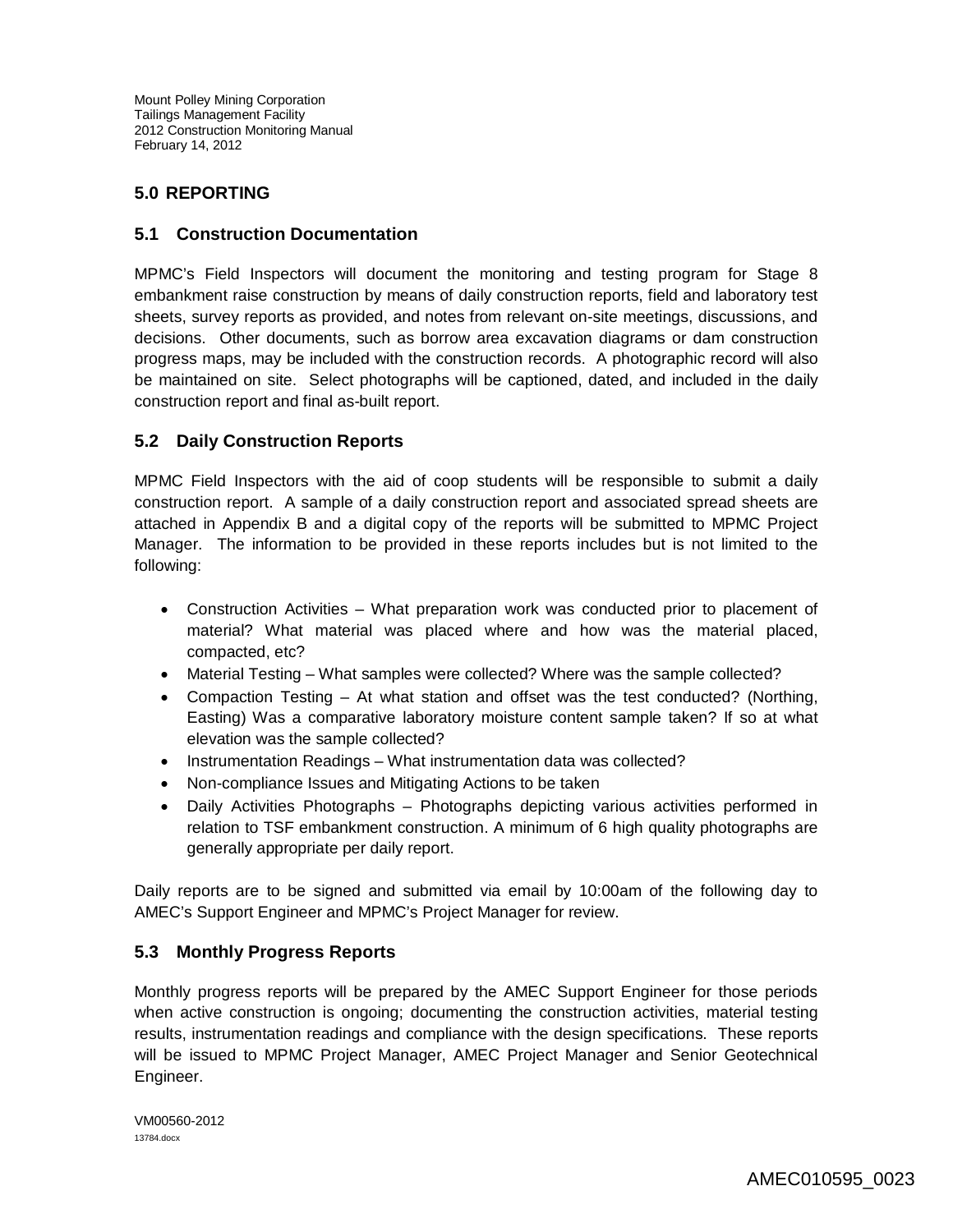### **5.4 As-Built Report/Annual Review**

AMEC will prepare a report summarizing the construction methodology followed and documenting the as-built dam conditions for the 2012 construction season. This as-built report for 2012 will be combined with the 2012 annual review report. The report will be confirmation that the dam was raised in conformance with design intent, and will serve as a guide for construction of TSF embankment in subsequent years.

The as-built report will also outline any modifications made in the field to the initial methods of foundation preparation; borrow soils excavation, hauling, placement, and compaction; or other relevant work. Documentation of any such refinements made during construction will be of benefit for subsequent embankment raises. The as-built report will also include recommendations pertinent to the construction and QA/QC monitoring of future construction.

MPMC will mark-up the construction drawings based on as-built surveys of the raised dam. These marked-up drawings will be used by AMEC to produce CADD as-built drawings for the report.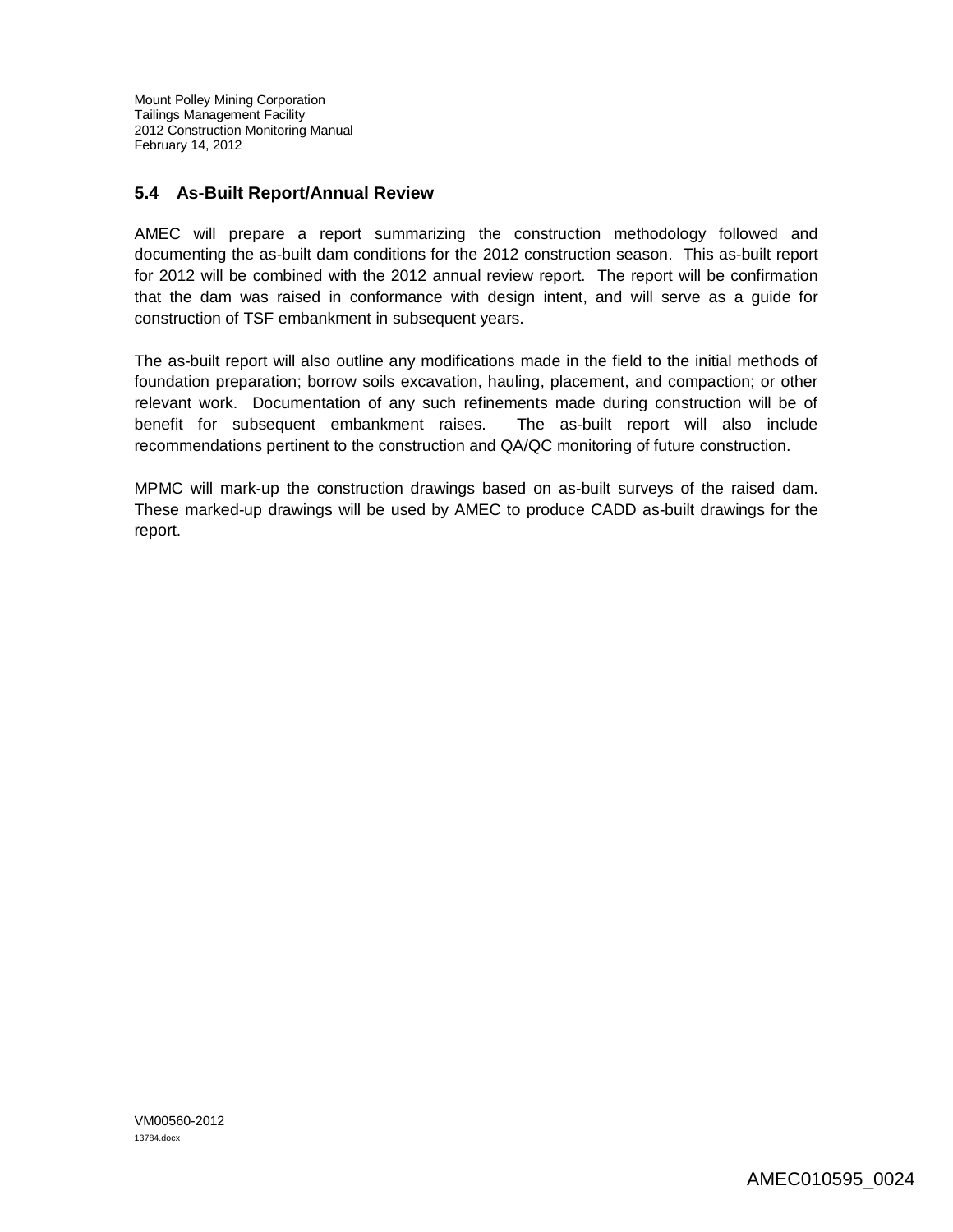### **6.0 INSTRUMENTATION & MONITORING**

### **6.1 General**

In 2011 additional instrumentation was installed to replace defective and damaged instruments. No new instrumentation is planned to be installed during the 2012 construction program.

### **6.2 Inclinometers**

Overall eight (8) inclinometers have been installed in around the TSF embankment, seven (7) along the main embankment and one (1) along the perimeter embankment. Slope inclinometers are installed to measure the displacement of the embankment.

One (1) of the inclinometers has sustained damage (SI01-01) and is no longer functional. At some point during the 2012 construction program the AMEC support Engineer with the aid of an MPMC operated excavator to attempt to fix the damaged (SI01-01) inclinometer.

During active construction the slope inclinometers are to be read, and the data plotted and submitted to AMEC Support Engineer, bi-weekly. During non-active construction the data should be collected monthly. Based on dam performance the reading frequency may be increased or decreased at the sole discretion of the AMEC Senior Geotechnical Engineer.

### **6.3 Vibrating Wire Piezometers**

The vibrating wire piezometers monitor pore pressures in the embankment and embankment foundation materials. The data collected provides the pore pressure parameters that are used for limit equilibrium stability analyses. This information will continue to be required for monitoring the short and long term performance of the structure and for design optimization of future raises.

During active construction piezometers are to be read, plotted, and submitted to AMEC Support Engineer bi-weekly. During non-active construction the data should be collected, plotted, and submitted monthly. Based on dam performance the reading frequency may be increased or decreased at the sole discretion of the AMEC Senior Geotechnical Engineer. The Field Inspector shall indicate on these plots when construction activities have taken place within 100m of S.O.L chainage from the piezometers. This is required so that changes in piezometric pressures and measured displacements can be correlated with construction activities.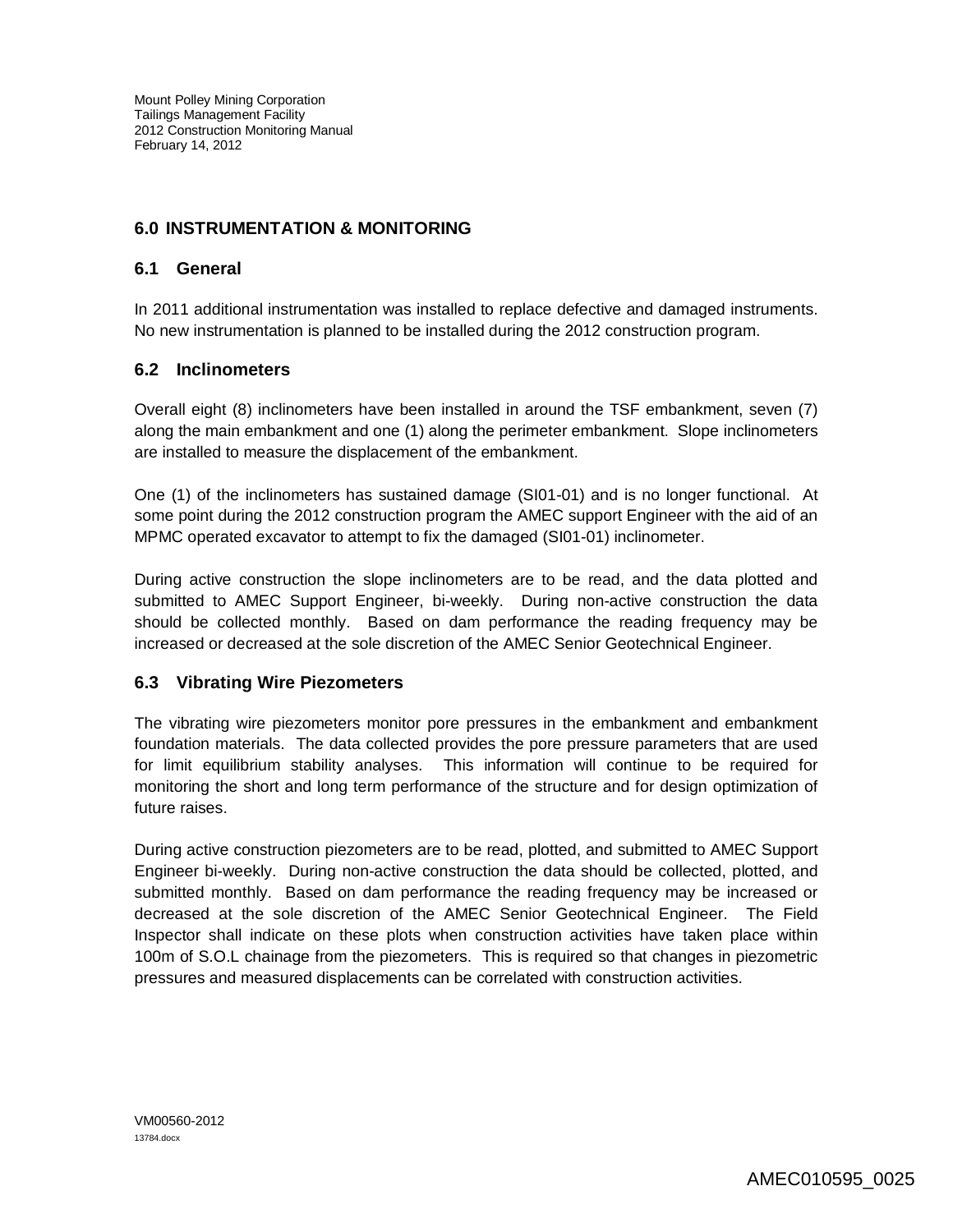### **7.0 CLOSURE NOTE**

This report has been prepared for the exclusive use of Mount Polley Mining Corporation for specific application to the area within this report. Any use which a third party makes of this report, or any reliance on or decisions made based on it, are the responsibility of such third parties. AMEC accepts no responsibility for damages, if any, suffered by any third party as a result of decisions made or actions based on this report. It has been prepared in accordance with generally accepted engineering geology and geotechnical engineering practices. No other warranty, expressed or implied, is made.

If you have any questions about the content of this manual, please do not hesitate to call.

Respectfully submitted,

#### **AMEC Earth & Environmental Limited**

Per Dmitri Ostritchenko EIT Geotechnical Engineer

Reviewed by:

Per Per Daryl Dufault, P.Eng. Project Manager

Davies, Michael P., P.Eng. Vice-President, Mining

Per Todd E. Martin, P.Eng., P.Geo. Senior Geotechnical Engineer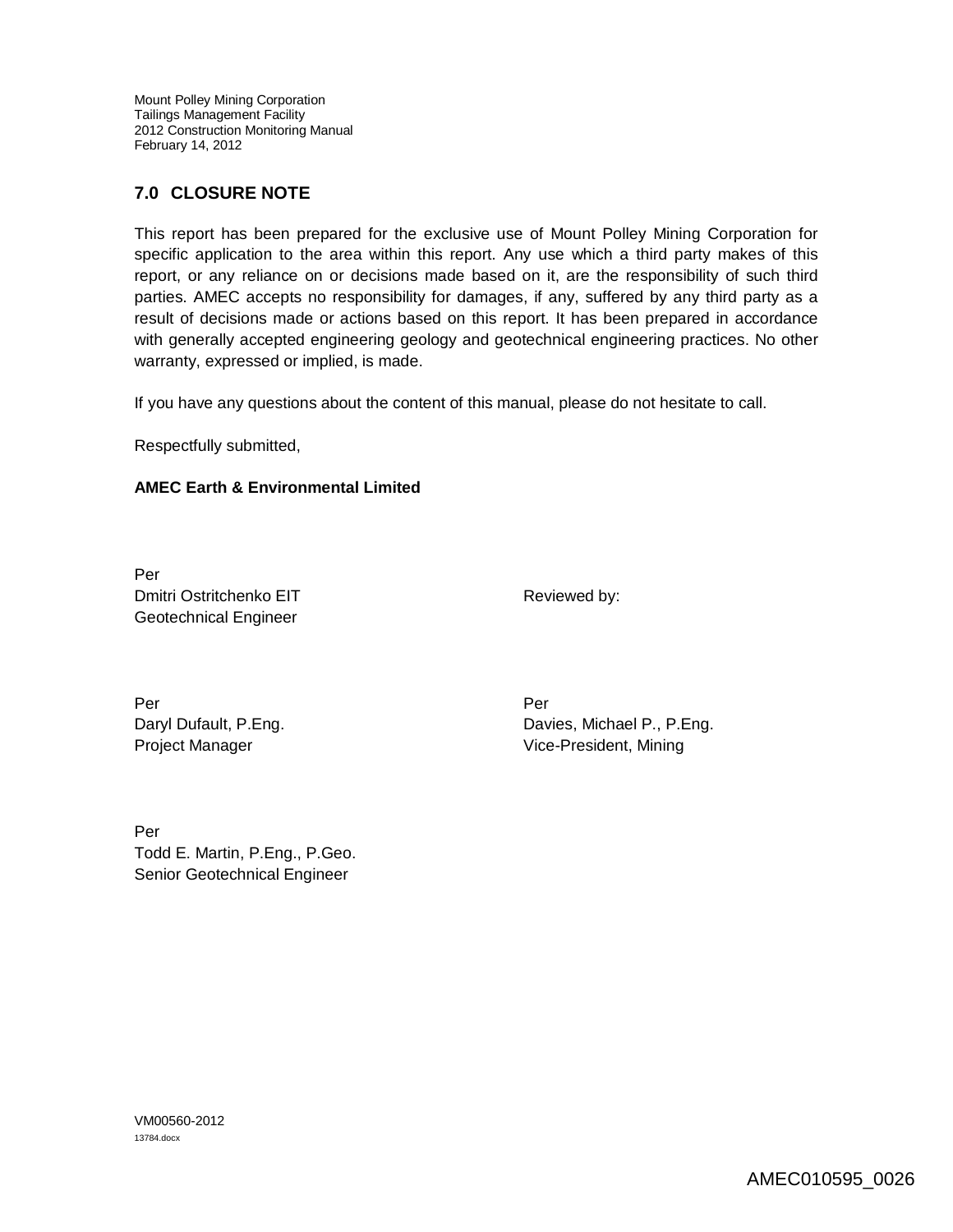#### **REFERENCES**

AMEC (2006). "Dam Safety Review Mt. Polley Mine - Tailings Storage Facility", December.

AMEC (2011). "Construction Manual 2011", 20 April.

AMEC (2012). "2011 SI Program".

AMEC (2011). "Tailings Storage Facility Instrumentation Review and Recommendations", 14 June.

KP (2005). "Mount Polley Mine – Design of the Tailings Storage Facility to Ultimate Elevation", 18 June.

KP (2007). "Mount Polley Mine – Stage 6 Design of the Tailings Storage Facility", 18 June.

KP (2011). "Mount Polley Mine – Tailings Storage Facility Report on Stage 6B Construction", 25 January.

KP (2011). "Mount Polley Mine – Tailings Storage Facility Report on 2010 Annual Inspection", 25 January.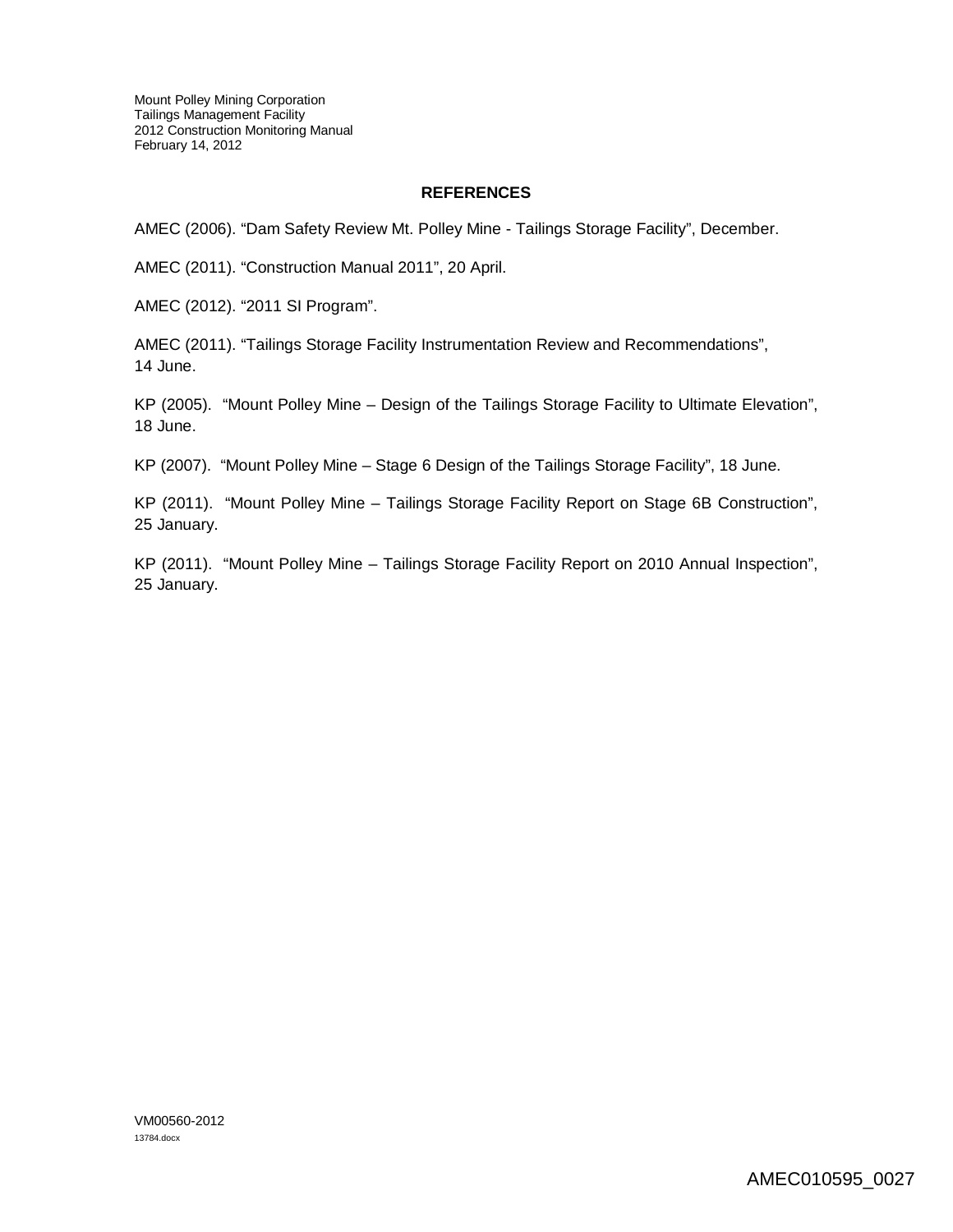AMEC Earth & Environmental Limited 2227 Douglas Road, Burnaby, BC [Canada V5C](http://www.amec.com) 5A9 Tel +1 (604) 294-3811 Fax +1 (604) 294-4664 www.amec.com

#### **MOUNT POLLEY MINES**

#### **TAILINGS STORGA FACILITY – STAGE 8 2012 CONSTRUCTION MONITORING MANUAL**

Submitted to:

**MOUNT POLLEY MINING CORPORATION** Vancouver, BC

Submitted by:

**AMEC Earth & Environmental Limited** Prince George & Burnaby, BC

February 14 2012

VM00560-2012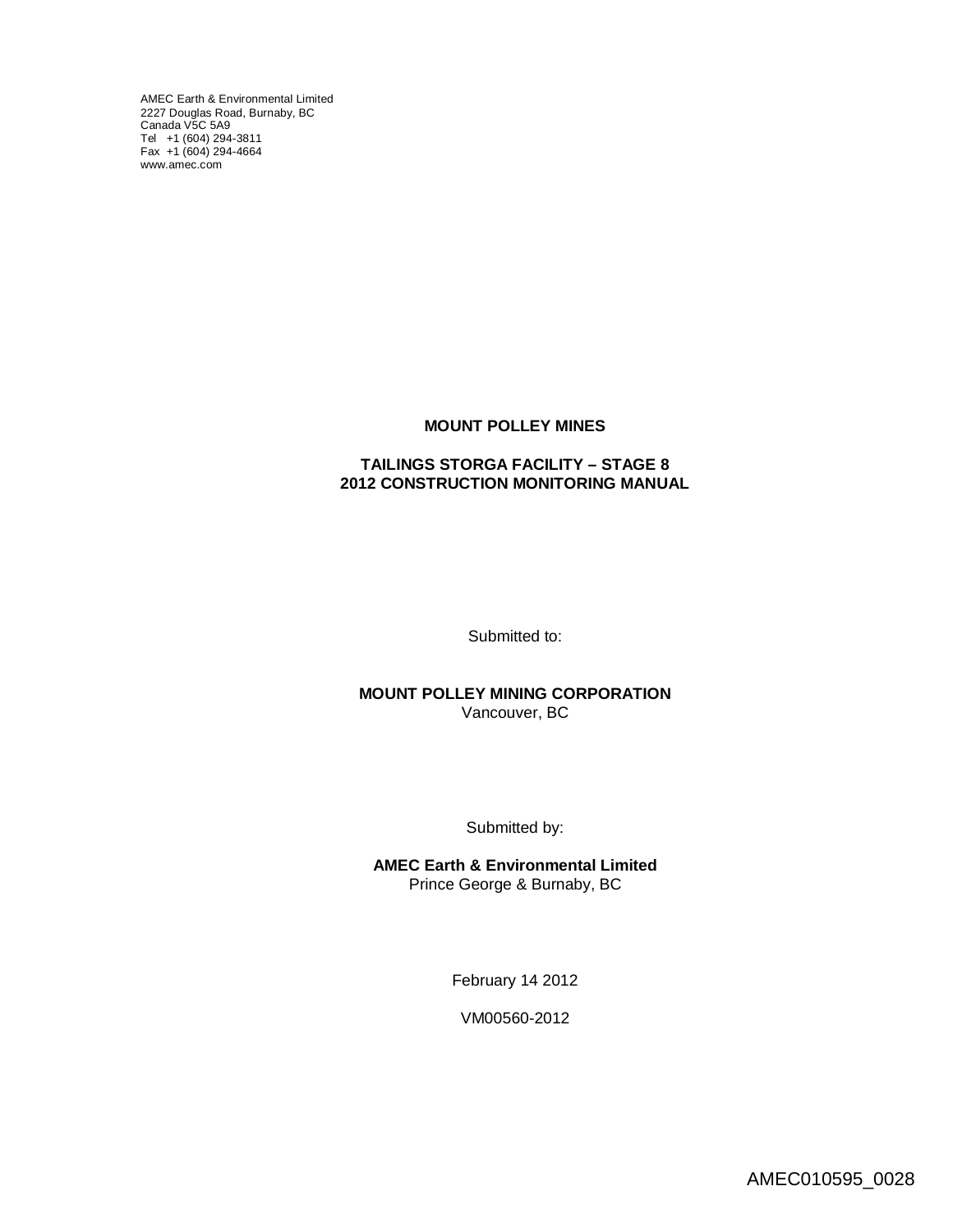**APPENDIX A - Stability Analysis**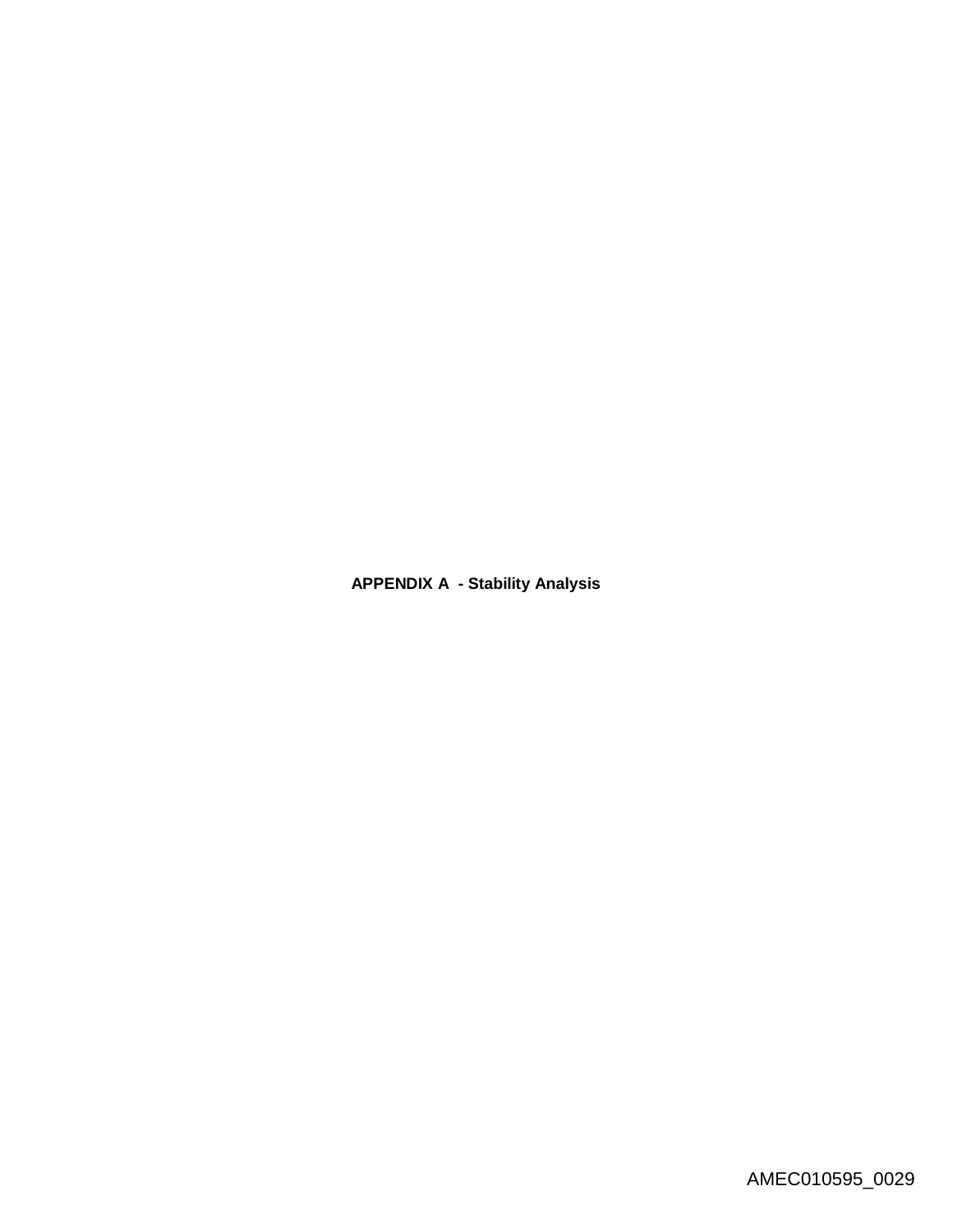**APPENDIX B - Sample Daily Construction Report**